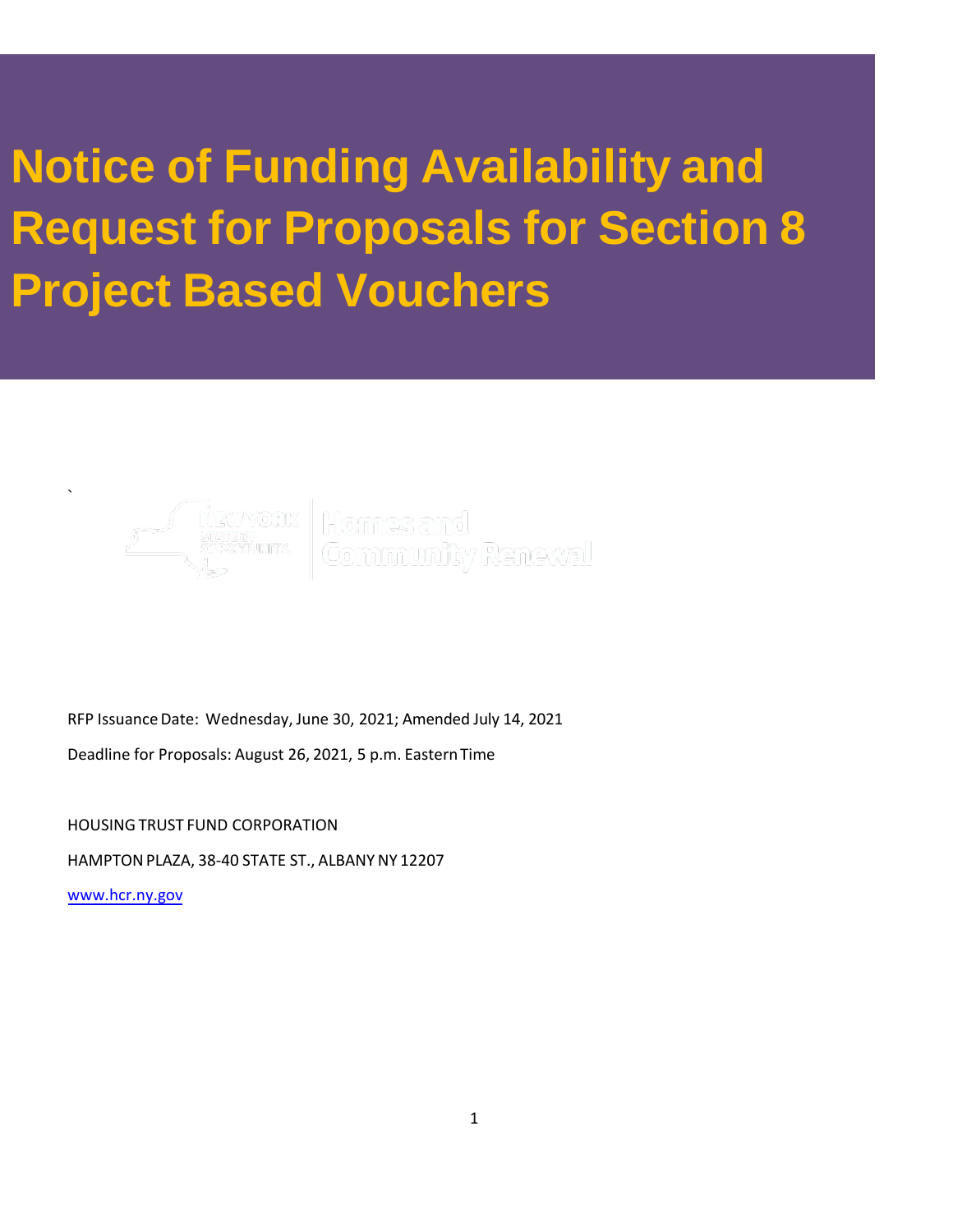

# Contents

| 1. |                                         |     |
|----|-----------------------------------------|-----|
| 2. |                                         |     |
|    |                                         |     |
| 3. |                                         |     |
| 4. |                                         |     |
|    |                                         |     |
|    |                                         |     |
|    |                                         |     |
|    |                                         |     |
|    |                                         |     |
|    |                                         |     |
|    |                                         |     |
|    |                                         |     |
|    |                                         |     |
|    |                                         |     |
|    |                                         |     |
|    |                                         |     |
|    |                                         |     |
|    |                                         |     |
|    |                                         |     |
|    | 6.6 TAB 6: Attachments and Disclosures. | .17 |
|    |                                         |     |
|    |                                         |     |
|    |                                         |     |
|    |                                         |     |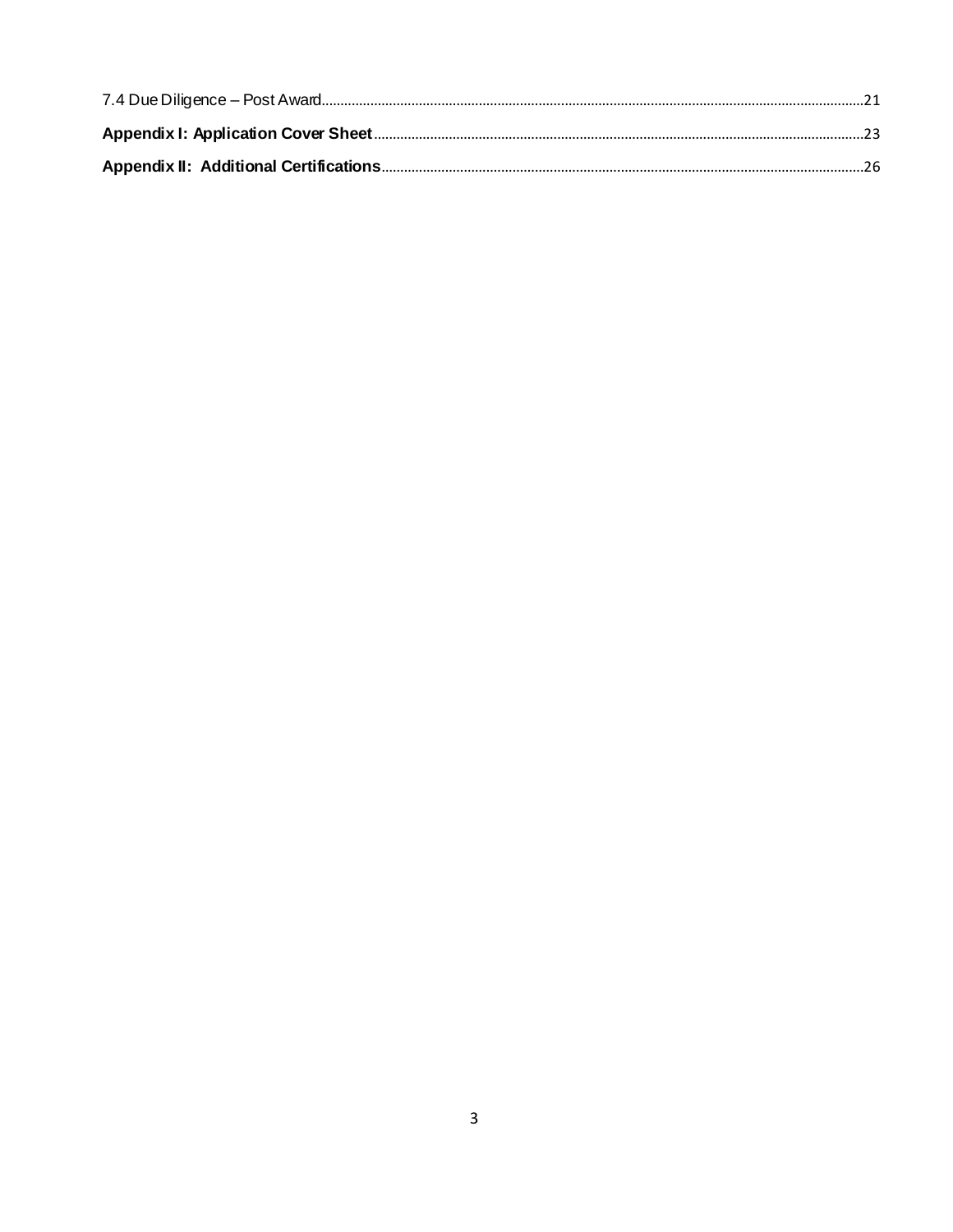# <span id="page-3-0"></span>1. Introduction

[New York State Homes and Community Renewal](http://www.nyshcr.org/) ("**HCR**") consists of all the major housing and community renewal agencies of the State of New York ("**State**" or "**NYS**"), including the Housing Trust Fund Corporation **("HTFC")**, the Division of Housing and Community Renewal **("DHCR")** and the Housing Finance Agency **("HFA")**. HTFC is a State public benefit corporation ("**PBC"**) operating under the umbrella of HCR. HTFC administers Federal Section 8 Housing Choice Vouchers **("HCVs"),** including Project Based Vouchers **("PBVs"),** across most of the State.

At this time, HTFC is soliciting applications from qualified property owners **("Applicants")** to apply for Federal Section 8 PBV assistance through this RFP. This RFP is being issued in parallel with HCR's most recent Multi-Family Finance, 9 percent Low Income Housing Tax Credit ("LIHTC") RFP. All Applicants will fall into one of two categories or "tracks." **Applicants should pay careful attention to which track their application falls within to ensure they are following the correct instructions for application submission.** 

**Track 1 – New Projects -** This includes any property eligible for PBV assistance where either new construction or substantial rehabilitation will take place within the next two years. Properties in this track are only permitted to apply under this RFP if they either have been awarded or have a current application pending for at least one other construction or permanent f unding source through either DHCR, HTFC or HFA. Properties must not have started construction or undertaken any choice limiting actions per 24 CFR 58.22 before signing an Agreement to enter into a Housing Assistance Payment Contract (AHAP) for PBV units.

**Track 2 – Existing Properties without rental assistance**- Applicants may apply for PBVs for existing properties where construction or substantial rehabilitation has NOT taken place in the past year and will NOT take place within the next two years. To be considered, the property must have previously received funding from DHCR, HTFC or HFA under the following programs – 9% Low Income Housing Tax Credits ("LIHTC"); 4% LIHTC; HTFC financing; HOME financing; HFA bond financing, SLIHTC, other competitivelyawarded HFA or HTFC loan or subsidy; State-supervised public housing; State supervised Mitchell-Lama housing.

To seek PBVs as an existing property, a property must be: 1. existing housing (per HUD 24 CFR 983.3); 2. with a current regulatory agreement through one or more of the above listed programs; and 3. at the time of award be in compliance with Housing Quality Standards ("HQS") and other applicable requirements.

Properties with a current PBV contract with HCR who wish to add units may also apply under Track 2 if they meet the qualifying criteria listed above.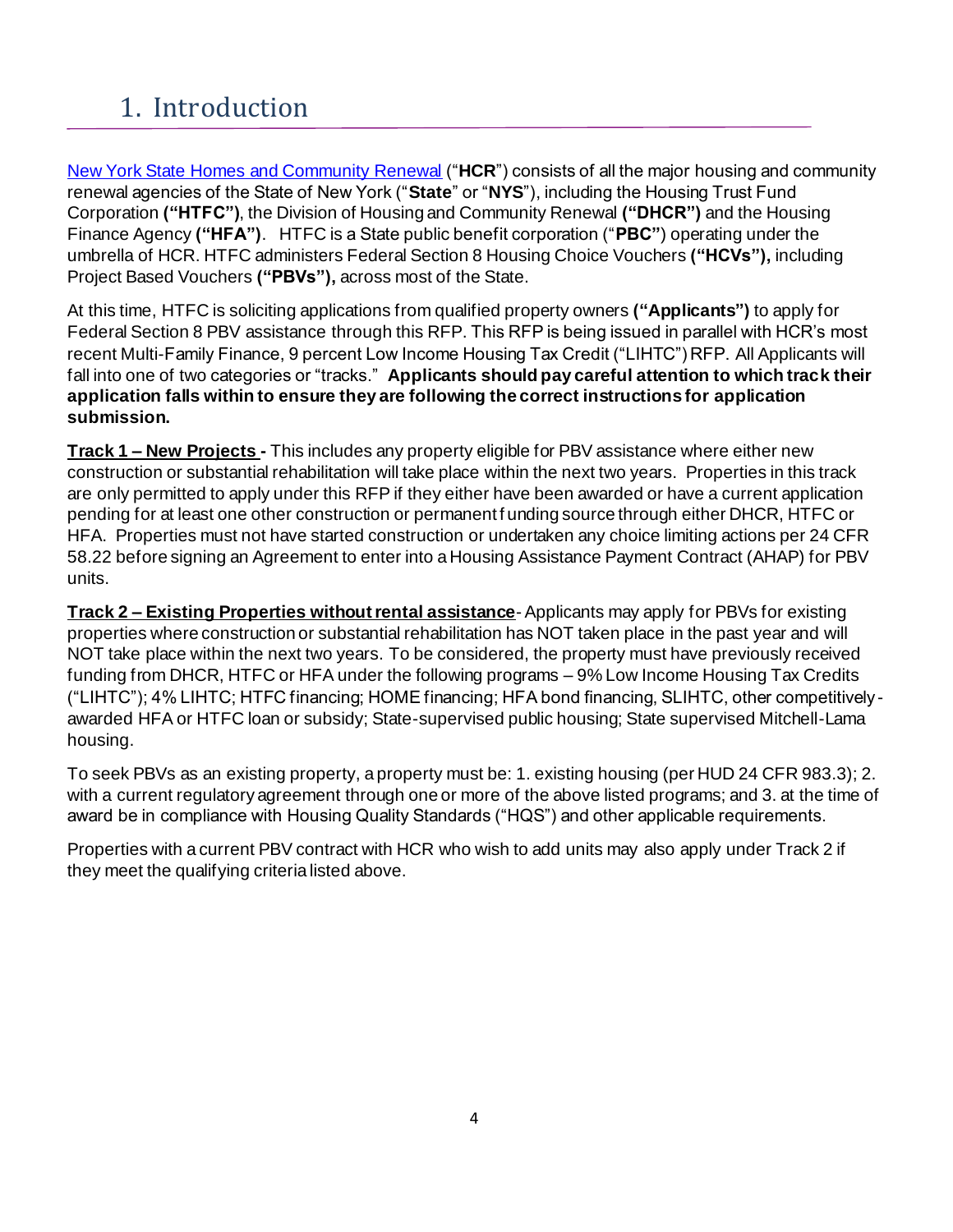# <span id="page-4-0"></span>2. Purpose

HTFC seeks qualified Applicants to achieve the following goals:

- 1) Increase the supply of quality housing that is affordable to low-income households in communities across New York State in support of de-concentration of poverty and expanding housing and economic opportunities.
- 2) Preserve the long-term viability of existing affordable housing previously assisted with Federal and State investments.

Through this RFP, Applicants may request PBV rental assistance for existing or new projects. All properties contained within a project for which assistance is requested must meet all minimum requirements or HTFC, at its discretion, may reject part or all of the entire application. These include requirements specific to this RFP as well as any applicable Federal and State requirements. Applicants may only make a request for one project per proposal. For the purposes of this RFP, a project may be defined as: 1. A single building; 2. multiple contiguous buildings; 3. multiple buildings on contiguous parcels of land; or 4. Scattered sites that have been accepted as a single project for the purposes of an application for HCR financing, and/or are included within the same HCR SHARS number. Existing housing must have all housing units substantially comply with the PBV Housing Quality Standard (HQS) for physical condition at the time of award to be eligible. The Applicant must identify the specific units to be served and confirm that they are not presently assisted through any other Federal, State, or local source of rental assistance.

# **All awards are contingent on future Federal (Section 8) Budget appropriations. HTFC reserves the right to reduce or terminate HAP contracts if future funding is insufficient.**

# <span id="page-4-1"></span>2.1 PBV at HTFC

HTFC administers approximately 45,000 Section 8 Housing Choice Vouchers ("HCV") for very low and extremely low-income households across New York State, including more than 6,000 Project-Based Vouchers**.** As the Public Housing Authority **("PHA")** responsible for administering these vouchers, HTFC receives Housing Assistance Payment funding and voucher authority from the United States Department of Housing and Urban Development **("HUD")**. Subsidies under HCV are equal to the difference between 30 percent of the tenant's adjusted monthly income and the tenant's monthly housing expenses.

HTFC administers the HCV Program locally through a network of not-for-profit, for-profit, and government entities that are referred to as **Local Administrators ("LAs")**. Each LA administers the program according to Federal rules and the **HTFC Section 8 Administrative Plan.** The LAs also administer PBVs awarded to properties within their assigned county (or counties) and are responsible for establishing site-based waiting lists of households eligible to receive Section 8 assistance. The owner/agent of that property must select tenants from the LA's site-based waiting list.

**PBVs through HTFC may only be obtained through this RFP.** It is anticipated that this RFP will be issued twice annually, contingent on available funding. **Applicants may apply for PBVs from HTFC in any county in New York State.** This includes counties in which HTFC does not administer tenant-based vouchers.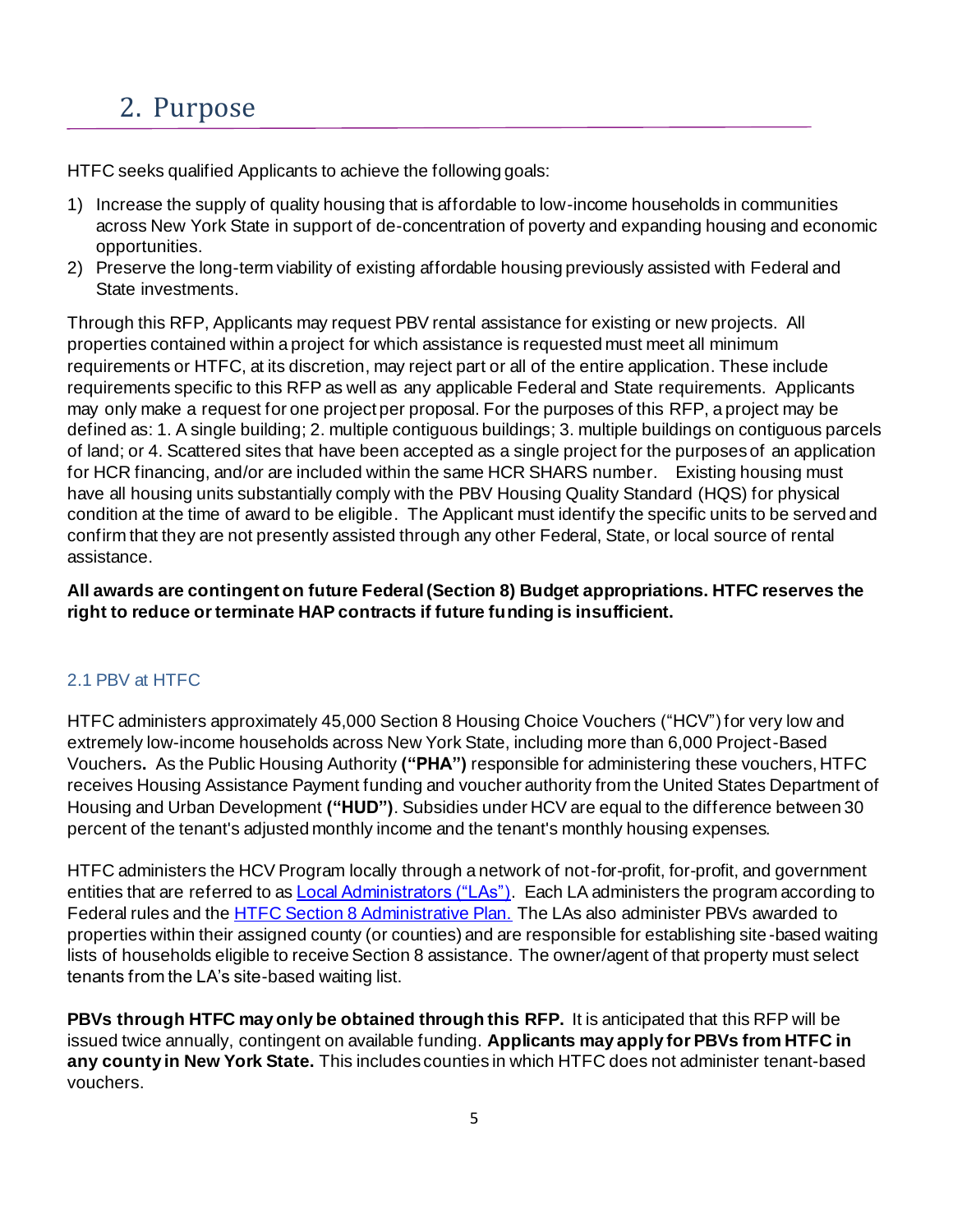#### Number of PBVs per property.

Applications are limited to the greater of 25 units or 25% of the units in the property except in the following circumstances:

- If the building is in a census tract with a poverty rate of 20% or less, the property may request PBVs for 40% of the units (poverty level may be found using the **Project Based** [Lookup Tool](https://www.huduser.gov/portal/maps/hcv/home.html)).
- Properties requesting PBVs for units that are exclusively for elderly households, or for households eligible for supportive services, have no unit maximum; however, services must be provided and paid for by the property in a manner approved by HTFC and subject to HTFC monitoring.

The total number of PBVs per property includes all PBV contracts. They do not include tenant-based Section 8 vouchers (also known as Housing Choice Vouchers).

There is no minimum unit request threshold. Properties in low poverty census tracts or properties serving elderly households or households eligible for supportive services will be prioritized for PBVs. HTFC will execute 20-year HAP contracts, contingent on Federal funding, with successful Applicants. Awards made through this RFP are contingent on a federal Subsidy Layering Review (SLR), including properties that have received LIHTC or other Federal resources. Properties that have recently undergone or will soon undergo moderate or significant rehabilitation may trigger Federal Davis Bacon Act requirements.

The Selected Applicant(s) must enter into the HAP contract in the form prescribed by HUD. Modifications are not permitted. Applicants should be aware that, after an award, Equal Opportunity reporting may be required such as an Equal Employment Opportunity Staffing Plan or Minority and Women-owned Business Enterprise Utilization Plan, if applicable. Federal and HUD requirements included in this RFP are not meant to be comprehensive. Other Federal requirements may apply based on the circumstances, such as requirements contained in Section 3 of the Housing and Urban Development Act of 1968. Proposers are strongly encouraged to educate themselves on all program rules before applying. All units occupied must be both income-eligible and adhere to the PHA's subsidy standards, as described in HTFC's Administrative Plan.

| <b>Federal Section 8 PBV Summary</b>         |                                                                                                                                                                                                                                   |  |
|----------------------------------------------|-----------------------------------------------------------------------------------------------------------------------------------------------------------------------------------------------------------------------------------|--|
| Total # of Units available through this RFP: | Up to 150 units                                                                                                                                                                                                                   |  |
| <b>Eligible Properties</b>                   | Properties requiring construction or existing<br>properties                                                                                                                                                                       |  |
| Length of Contract being offered:            | 20 years                                                                                                                                                                                                                          |  |
| <b>Maximum request:</b>                      | Higher of 25 units or 25% of units at<br>property; OR<br>2. Properties in a low-poverty area may<br>request PBVs for up to 40% of units<br>OR.<br>3. Properties serving elderly (age 62)<br>and older) or households eligible for |  |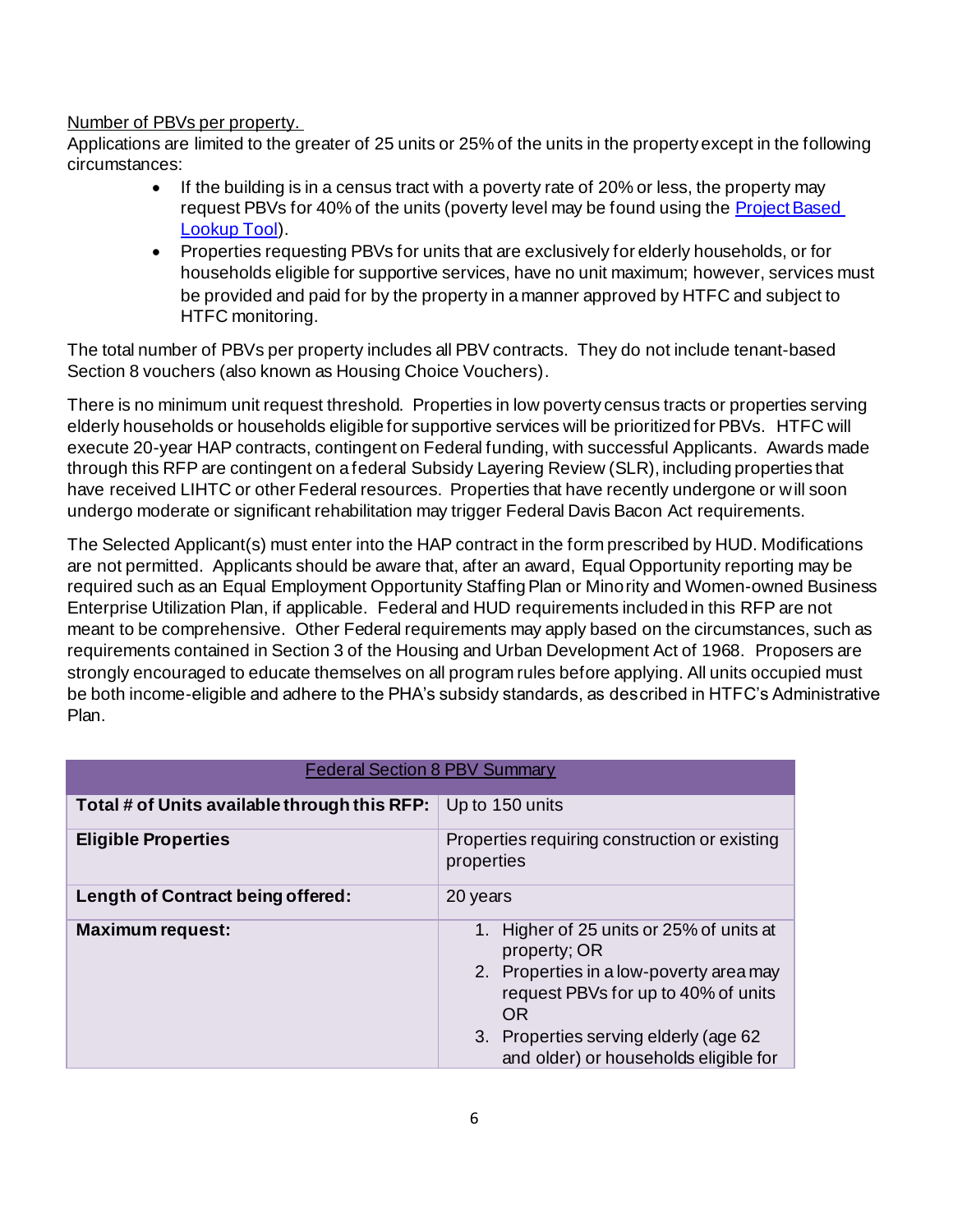|                                                                                                                                        | supportive services have no unit<br>maximum.                                                                                                                                                                                         |
|----------------------------------------------------------------------------------------------------------------------------------------|--------------------------------------------------------------------------------------------------------------------------------------------------------------------------------------------------------------------------------------|
| <b>Minimum request:</b>                                                                                                                | N/A                                                                                                                                                                                                                                  |
| <b>Income Targeting:</b>                                                                                                               | Very low (50% AMI) and extremely low<br>income (30% AMI) [minimum 75% of new<br>admissions for the HCV program (which<br>includes PBVs) must be at or below 30 %<br><b>AMII</b>                                                      |
| *Applicable Statutes and Regulations:<br>(*Not all inclusive - Applicants should be<br>knowledgeable on any applicable<br>regulations) | 42 USC § 1437(o)(13), Federal Regulations<br>Title 24, Subtitle B, Chapter IX, Part 983 -<br>Project-Based Voucher (PBV) Program;<br>other Federal regulations applicable to<br>Section 8; NYS HTFC Section 8<br>Administrative Plan |

# <span id="page-6-0"></span>3. Calendar of Events and Milestones

Eligible Applicants may begin submitting applications for PBVs as soon as the RFP is issued and until the deadline for submission. All applications received will be submitted via e-mail and checked for completeness. Complete applications will be scored and prioritized as per Section 7 of this RFP.

| <b>Event</b>                                     | <b>Date</b>                                                                  |  |
|--------------------------------------------------|------------------------------------------------------------------------------|--|
| <b>Issuance of RFP</b>                           | Wednesday, June 30, 2021                                                     |  |
| <b>Application Workshop</b>                      | Wednesday, July 7, 2021 at 3PM                                               |  |
|                                                  | Join from the meeting link                                                   |  |
|                                                  | https://meetny.webex.com/meetny/j.php?MTID=mbfb7c79b7c93fb9ade50784a8f3ee550 |  |
|                                                  | Meeting number (access code): 161 671 5519                                   |  |
|                                                  | Meeting password: PBVRFP2021                                                 |  |
|                                                  | Join by phone<br>+1-518-549-0500 USA Toll                                    |  |
| <b>Application</b><br><b>Submission Deadline</b> | <u>Thursday, August 26, 2021 at 5 PM Eastern Time</u>                        |  |
| Anticipated date of<br>awards                    | On or around October 15, 2021                                                |  |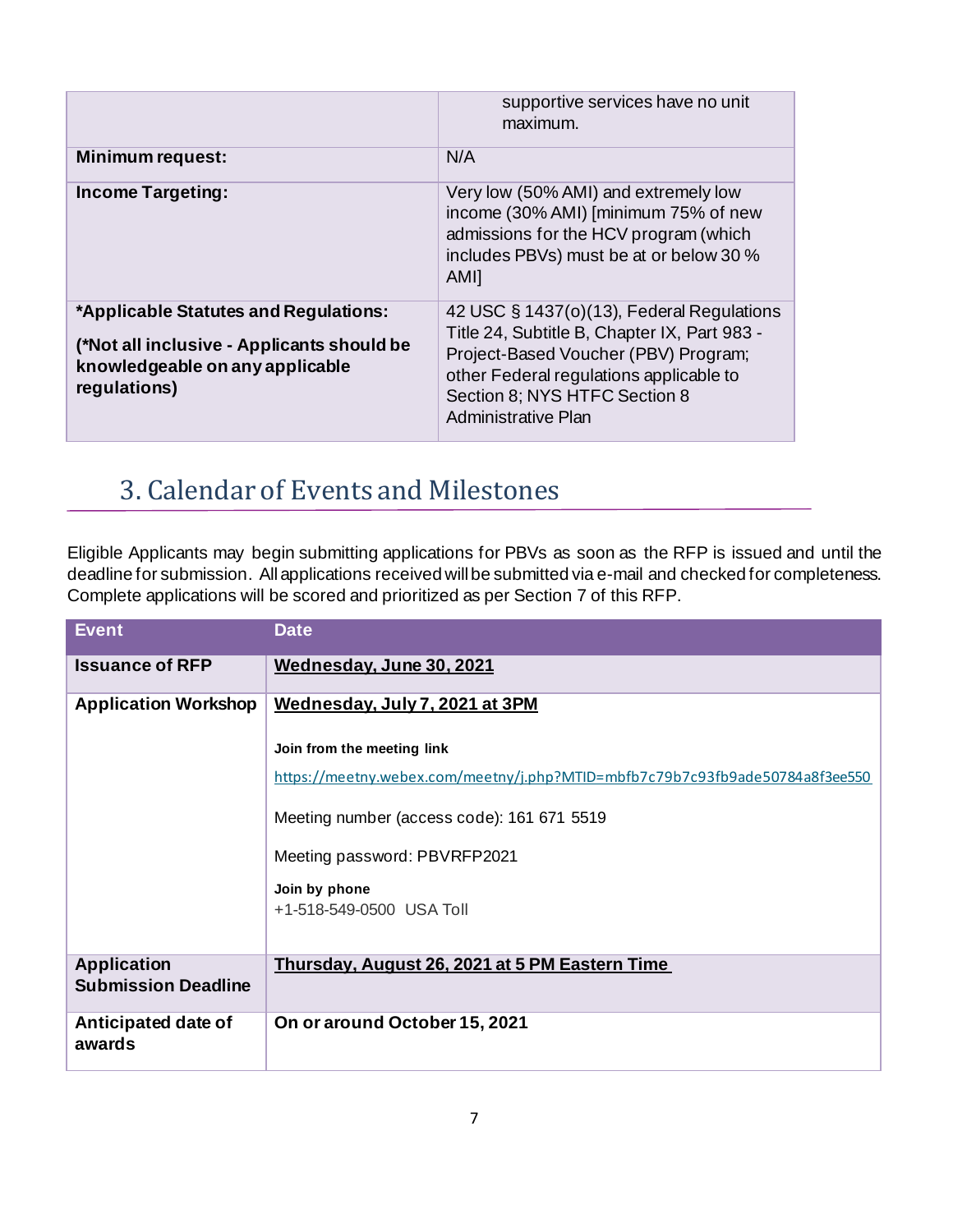### <span id="page-7-1"></span><span id="page-7-0"></span>4.1 Technical Assistance

Technical assistance (TA) for Applicants will be available throughout the application period. Those seeking TA should contact the Rental Assistance Program Manager, contact information listed below. Inquiries may be routed to other program staff depending on the question. **If emailing, proposers are strongly encouraged to also cc the general RFP email box a[t RentalRFP@nyshcr.org](mailto:RentalRFP@nyshcr.org) to ensure their inquiry can be routed to someone else if the TA contact is not available.**

#### **PBV TA Contact**

Courtenay Loisell[e Courtenay.Loiselle@nyshcr.org](mailto:Courtenay.Loiselle@nyshcr.org) (518) 417-9127

### <span id="page-7-2"></span>4.2 Amendments and Addenda

HTFC reserves the right to modify any part of this RFP including, but not limited to, the dates and times listed in Section 3 "*Calendar of Events and Milestones*." Modifications will be made by issuance of amendments and/or addenda. Any amendment or addendum to this RFP will become part of this RFP. Modifications to the RFP will be posted to the HC[R Funding Opportunities](http://www.nyshcr.org/Funding/) web page.

If the Proposer discovers any ambiguity, conflict, discrepancy, omission, or other error in this RFP, the Applicant will immediately notify HTFC of such error in writing and request clarification or modification of the document. There are no designated dates for release of addenda. Therefore, interested Applicants should check HTFC's website frequently. It is the sole responsibility of the Applicant to be knowledgeable of all addenda related to this RFP process.

HTFC does not make any guarantees that PBVs will be offered through this type of RFP again in future years.

#### <span id="page-7-3"></span>4.3 Partial Awards, Budgeting, and Exceptions

Resources for PBVs are limited. HTFC reserves the right to make an award to an Applicant that is for less or more than the number of vouchers/units requested. HTFC also reserves the right to make an award to a lower scoring application if that application more closely fits the resources remaining. The exact number of PBVs awarded through this RFP is subject to change without notice based on the level of subsidy required for each property, HTFC's ongoing assessment of the program budget and future funding availability, the quality of applications received, and other factors as deemed necessary. HTFC reserves the right to make awards based on criteria other than what is listed in the Evaluation Section of this RFP if the Commissioner determines it is necessary and in the best interest of the State of New York. HTFC may at its discretion establish a waiting list for projects eligible for funding but for which PBVs are not currently available. HTFC may then make additional, partial, or full awards at a later date than what is listed in the Calendar of Events, or as additional resources become available.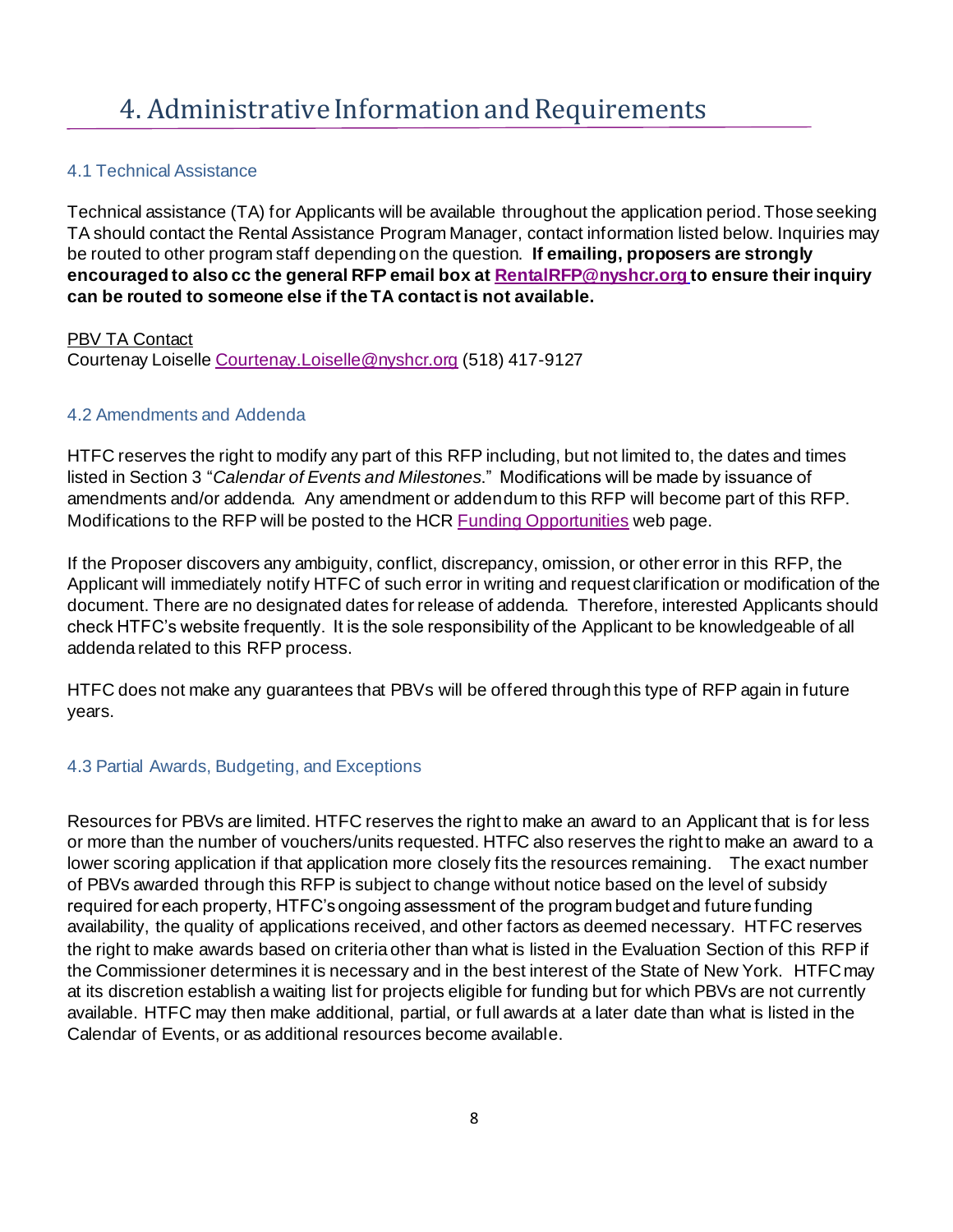#### <span id="page-8-0"></span>4.4 Applicant Responsibility

#### 4.4.1 General Responsibility

The successful Applicant will remain responsible throughout the Contract term for compliance with all applicable Federal and State requirements, as well as the terms of the contract. The successful Applicant agrees, if requested by HTFC, to present additional evidence of its continuing legal authority to do business in New York State, integrity, experience, ability, prior experience, and organizational and financial capacity.

By applying in response to this RFP, the Applicant certifies that the property for which assistance is requested is eligible under all applicable Federal and State rules. The applicant also certifies that the units that will receive assistance and the property currently complies with all applicable physical health and safety standards applicable, including but not limited to Federal Housing Quality Standards (HQS). If it is determined at a later date that the property is for any reason ineligible, that the property or any unit seeking assistance does not meet with applicable standard, and/or that the Applicant withheld information or provided information that was incomplete or misleading, HTFC may at its sole discretion immediately terminate the contract and seek civil penalties including repayment of any PBV rental assistance payments received by the property for which it was ineligible.

#### 4.4.2 Environmental Review & Prohibition of Project Work

Applicants are hereby advised that after submission of an application no work may be undertaken, including site acquisition, contracts for services, demolition, and any other site disturbance beyond investigation or testing activities, until either an award is made and HCR's Environmental Analysis Unit has completed an environmental review and issued an environmental clearance letter to the applicant or the applicant receives a Negative Outcome Letter. If project work or choice limiting actions are made, it may impede or prohibit environmental clearance or use of funding sources. All funding awards are contingent upon completion of HCR's review pursuant to the State Environmental Quality Review Act (6 NYCRR 617) and HUD's National Environmental Policy Act (NEPA) requirements under 24 CFR Part 58. If Federal Housing Trust Fund (FHTF) will be utilized, the housing standard regulations at 24 CFR 93.301 will also be applicable. All projects shall comply with: Section 106 of the National Historic Preservation Act; Floodplain Management Criteria (Floodplain mapping can be found here[: https://msc.fema.gov/portal/home](https://msc.fema.gov/portal/home)) Section 305(4) of the Agriculture and Markets Law; and, Smart Growth Public Infrastructure Policy Act (NYS Environmental Conservation Law, Article 6), in addition to other policy and laws outlined in HCR's Capital Programs Manual and Design Handbook. Note that there are some instances where environmental review requirements will prohibit an allocation of PBVs to a project (including but not limited to project sites with FEMA defined floodways, Coastal Barrier Resource Areas, and several situations if FHTF is utilized). Refer to 24 CFR Part 58 for PBV only applications and to the [HCR FHTF Term Sheet](https://hcr.ny.gov/system/files/documents/2020/11/hcr-federal-housing-trust-fund-term-sheet-november-2020.pdf) for any project also contemplating FHTF.

#### 4.4.3 Fair Housing

All awardees must comply with all HCR marketing guidelines and submit an Affirmative Fair Housing Marketing Plan acceptable to HCR's Office of Fair Housing and Equal Opportunity. The Fair and Equitable Housing Office Affirmative Fair Housing Marketing Plan requirements are available at: <https://hcr.ny.gov/marketing-plans-policies> .

#### 4.4.4 Suspension (for Non-Responsibility)

HTFC reserves the right to suspend any or all activities under an award or contract at any time when HTFC discovers information that calls into question the responsibility of any awardee or its subcontractors, partners, or affiliates. In that event, the awardee will be given written notice outlining the particulars of such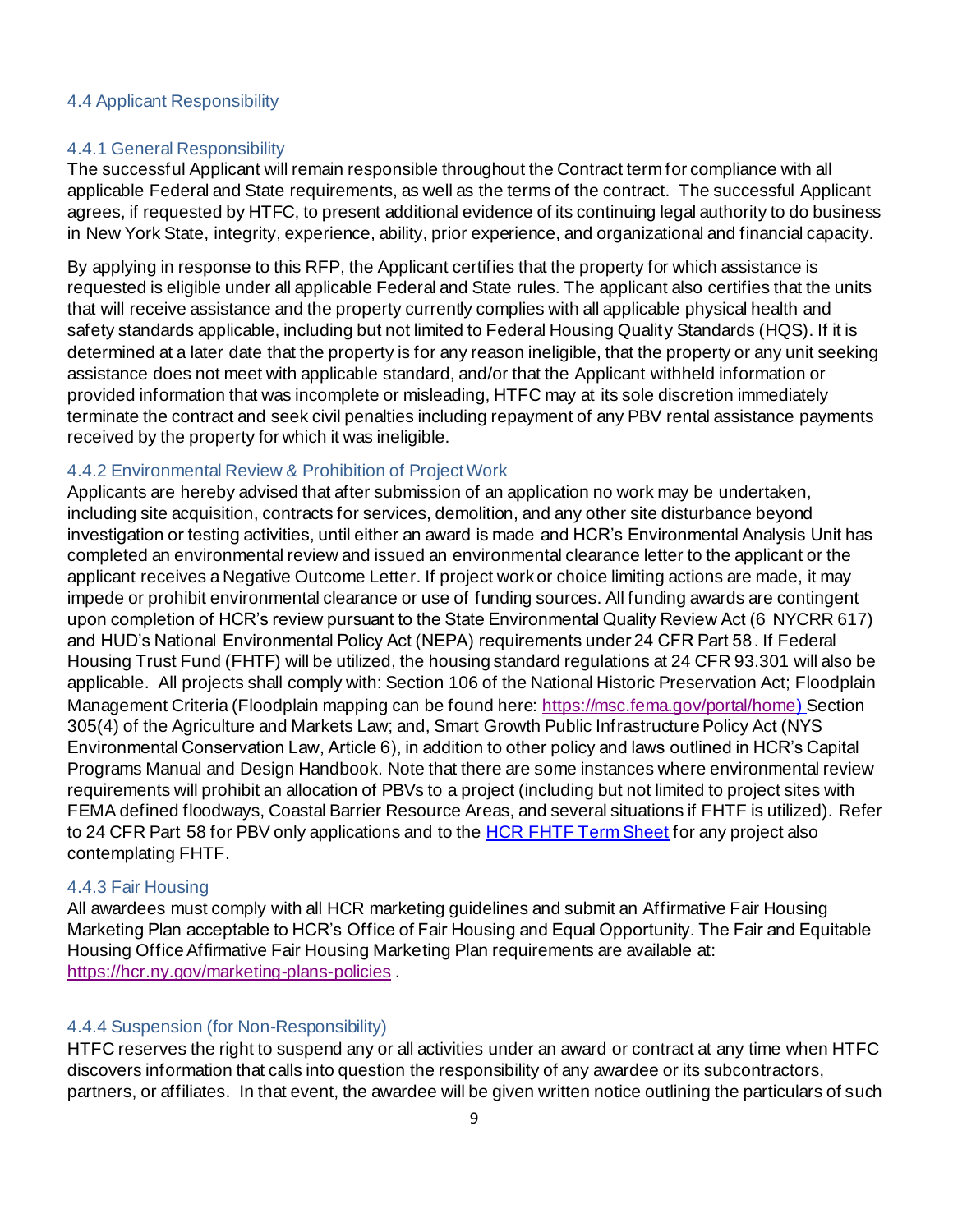suspension. Upon issuance of such notice, the awardee must comply with the terms of the notice. Contract activity may resume at such time as HTFC issues a written notice authorizing a resumption of performance under the Contract**.**

#### 4.4.5 Termination (for Non-Responsibility)

Upon written notice to the awardee and a reasonable opportunity to be heard by HTFC, the award and/or contract may be terminated by HTFC at the awardee's expense where the awardee or its subcontractors, partners or affiliates is determined by HTFC to be non-responsible. In such event, HTFC may complete the contractual requirements in any manner HTFC deems advisable and pursue available legal or equitable remedies for breach.

#### 4.4.6 Debarment

No entity that is on any Federal or New York State debarment list, or which is otherwise prohibited from bidding on or receiving government contracts may be contracted for any services related to the property for which funding is being sought.

#### <span id="page-9-0"></span>4.5 Federal Requirements

PBV Housing Assistance Payment awards and contracts shall be governed by certain Federal terms and conditions for Federal grants, including HUD regulations and any applicable Office of Management and Budget's ("**OMB**") circulars. As listed in 24 CFR 983.4, the following provisions, among others, apply to assistance under the PBV program:

a. *Civil money penalty.* Penalty for owner breach of Agreement. *See* 24 CFR 30.68.

b. *Debarment*. Prohibition on use of debarred, suspended, or ineligible contractors. *See* 24 CFR 5.105(c) and 2 CFR part 2424.

c. *Fair housing*. Nondiscrimination and equal opportunity. *See* 24 CFR 5.105(a) and section 504 of the Rehabilitation Act.

d. *Fraud*. *See* 24 CFR part 792. NYCHA retention of recovered funds.

e. *Labor standards*. Regulations implementing the Davis-Bacon Act, Contract Work Hours and Safety Standards Act (40 U.S.C. 3701-3708), 29 CFR part 5, and other Federal laws and regulations pertaining to labor standards applicable to development (including rehabilitation) of a project comprising nine or more assisted units.

f. *Lobbying restriction*. Restrictions on use of funds for lobbying. *See* 24 CFR 5.105(b).

g. *Program accessibility*. Regulations implementing Section 504 of the Rehabilitation Act of 1973 (29 U.S.C. 794). *See* 24 CFR parts 8 and 9.

h. *Protection for victims of domestic violence, dating violence, sexual assault, or stalking* (24 CFR part 5, subpart L – Protection for Victims of Domestic Violence, Dating Violence, Sexual Assault or Stalking).

h. *Section 3 (as applicable – Training, employment, and contracting opportunities in development*. Regulations implementing Section 3 of the Housing and Urban Development Act of 1968 (12 U.S.C. 1701u). *See* 24 CFR part 135.

 *i. Uniform financial reporting standards*. *See* 24 CFR part 5, subpart H.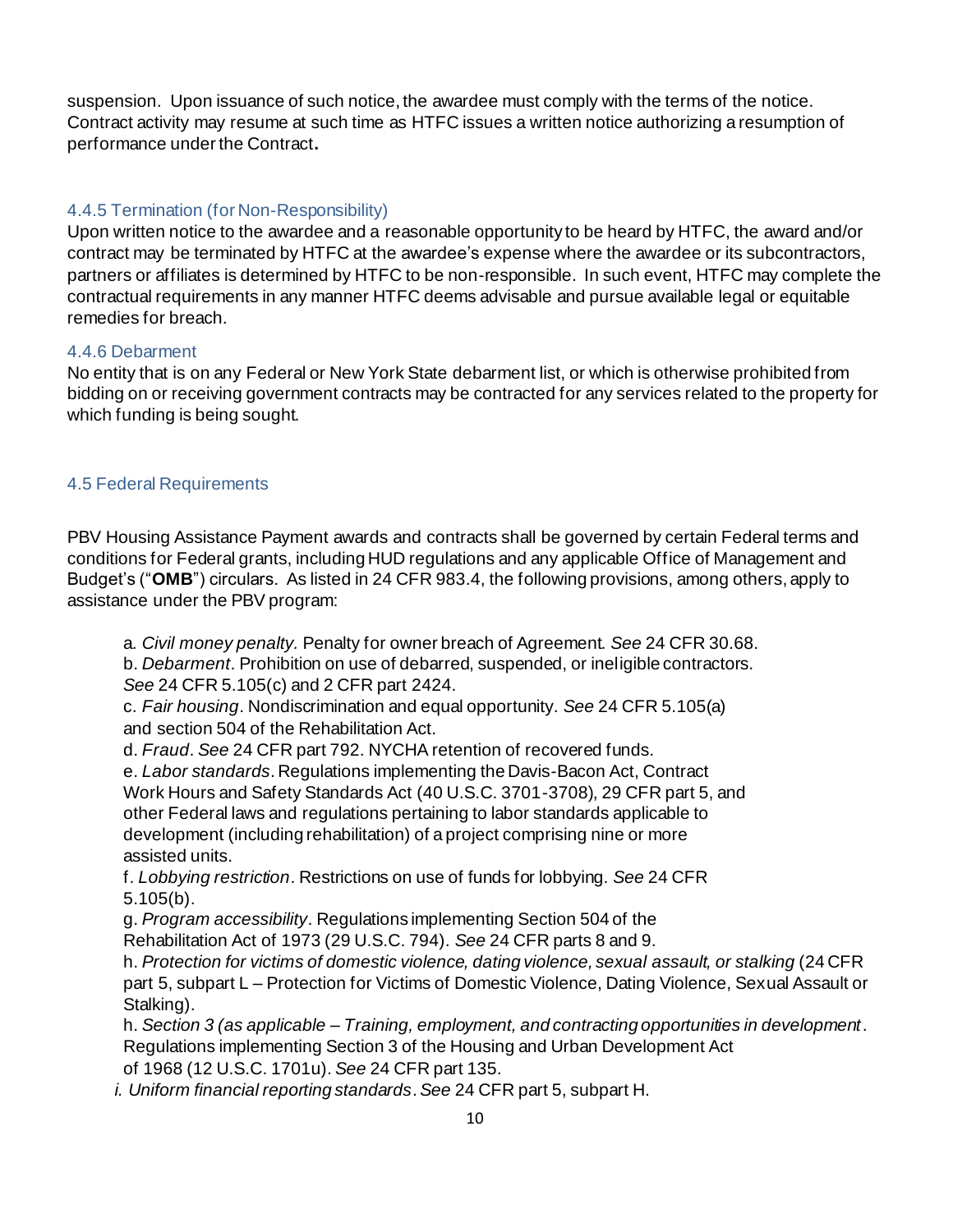**This is not a comprehensive list of all Federal requirements.** Additional Federal requirements may be found in Appendix IV of this RFP under "HUD General Provisions." However, it is the sole responsibility of the Applicant to be aware of and comply with all Federal and State Regulations applicable to the assistance being requested. The regulations listed in this RFP do not invalidate State and local requirements, laws and policies triggered by the receipt of these funds.

#### <span id="page-10-0"></span>4.6 Costs Incurred

HTFC is not liable for any costs that an Applicant incurs in preparing its Application, for any work performed in connection therewith, or for travel expenses related thereto. HTFC's receipt of an Application from an Applicant in no way obligates HTFC to such Applicant.

#### <span id="page-10-1"></span>4.7 Confidential Information

Certain information that HTFC may furnish in connection with this RFP may be labeled as confidential and should be treated as proprietary information of HTFC by each recipient of this RFP. By the Applicant's receipt of this RFP, the Applicant agrees not to (a) disclose any part or all of such confidential information furnished to the Applicant pursuant to this RFP to any party, including, without limitation, any law firm or any corporate or government office, except to the extent essential to the preparation of the proposal, and to secure from any party to whom a disclosure is made under this provision, a confidentiality agreement, executed prior to any such disclosure, in which the recipient agrees to keep confidential and to not disclose any such confidential information to any other party (a "**Confidentiality Agreement**"), (b) use such information for any purpose other than to prepare a response to this RFP. Such Confidentiality Agreement must name HTFC as an intended third-party beneficiary with the right to enforce all remedies in an event of any such breach or unauthorized disclosures.

Documents submitted to HTFC may be subject to disclosure under the New York State Freedom of Information Law ("**FOIL**"), N.Y. Pub. Off. Law §§ 85-90. It is the Proposer's responsibility to designate those portions of its proposal, if any, the Applicant claims should be exempt from disclosure under FOIL. To the extent the law permits, HTFC will use reasonable efforts to hold the designated portions of the application in confidence. An Applicant must clearly designate in its application those portions of the application, if any, that the Applicant believes are trade secrets or are maintained for the regulation of commercial enterprise that, if disclosed, would cause substantial injury to the competitive position of the Applicant.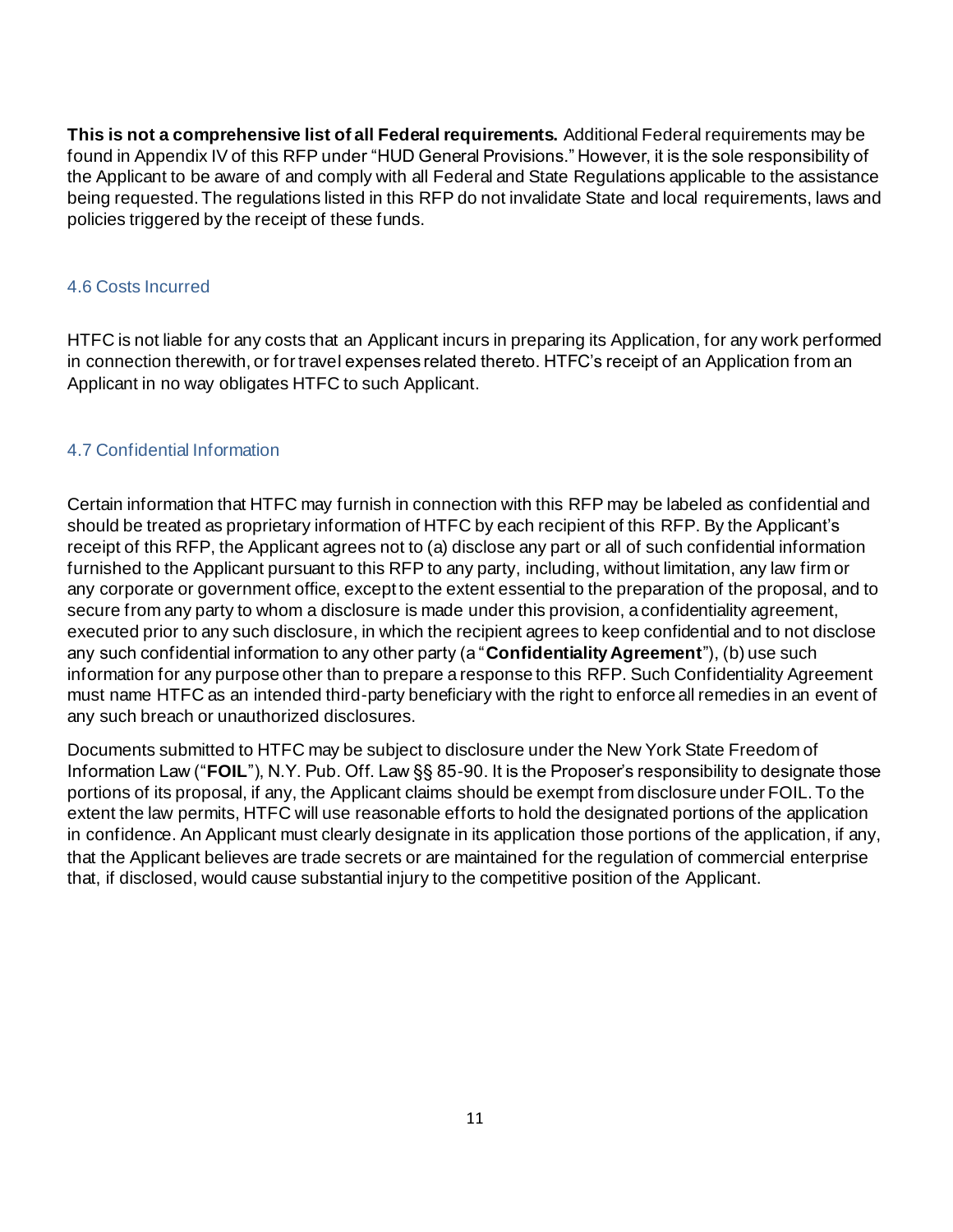# <span id="page-11-0"></span>5. Application Requirements

A complete application for this RFP is comprised of six (6) separate tabs. The Application must be complete and prepared in a format consistent with the instructions provided in this RFP. In all instances HTFC's determination regarding an application will be final. At HTFC's sole discretion, applications not organized in the manner prescribed in this RFP may be considered incomplete or scored lower. Applicants should not refer to other parts of the application for information that may be publicly available elsewhere, or to the Applicant's or other websites, in lieu of answering a specific question.

# <span id="page-11-1"></span>5.1 Application Submission Requirements

Applications must be delivered by email. Applicants will submit components, referred to here as tabs. Each tab will be consolidated into a single, digital file that contains all the required documents for that section of the proposal.

- Tab One: Cover Letter
- Tab Two: Applicant Information
- Tab Three: Application Narrative
- Tab Four: Operating Assessment
- Tab Five: Vendor Responsibility Questionnaire and Additional Certifications
- Tab Six: Supporting Attachments

Applications must be sent in one email with six attachments, one for each Tab, to [RentalRFP@nyshcr.org](mailto:RentalRFP@nyshcr.org). Each tab must be submitted in a searchable portable document format ("**PDF**") compatible with Adobe Reader XI. HTFC will not accept discs, flash drives, or FTP file references that require downloading information from the Applicant's or a third party's website. If the six files are too large, HTFC may at its discretion approve submitting in multiple emails, and/or breaking up tabs into more than one file.

It is the Applicant's sole responsibility to ensure that all emails and attachments are delivered on time in a legible format. The time of receipt for the application will be the time it is received by HTFC at the email listed above, and not the time it was sent. Applicants assume all risk for application delivery. An application may be deemed to be incomplete or low scoring because it is materially incomplete or not properly formatted. HTFC reserves the right to seek clarification or request additional information. The determination of whether any application is complete or was received on time is at the sole discretion of HTFC. All submitted applications shall become the property of HTFC.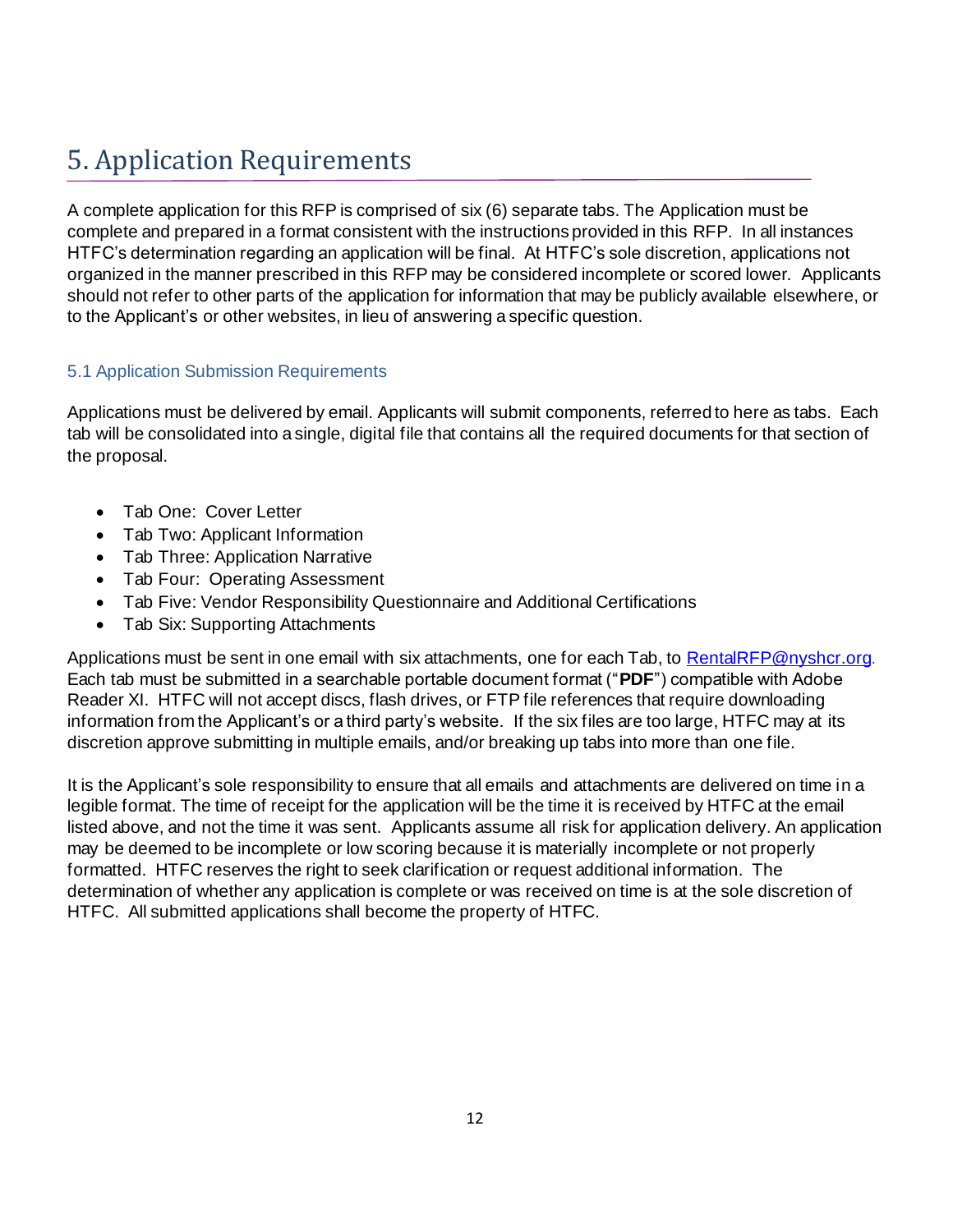# <span id="page-12-0"></span>6. Content of Applications

The application should demonstrate that the Applicant is qualified to administer Section 8. It should also demonstrate that the property, the tenants, and the community will directly benefit from the assistance requested.

### **All application materials must be typed and submitted in the format prescribed. No handwritten documents will be accepted.**

Applications shall be submitted with the information and documentation listed below in the order in which it is requested. The Applicant must submit an application that clearly provides all information required in this RFP. Emphasis should be concentrated on conformance to the RFP instructions, responsiveness to the RFP requirements, and clarity of content. The Applicant is advised to thoroughly read and follow all instructions contained in this RFP. HTFC does not require, nor desire, any promotional material that does not specifically address the response requirements of this RFP.

The application content varies for Properties Requiring Construction (concurrently applying for the 9% multifamily finance RFP) and Existing Properties as outlined below.

### <span id="page-12-1"></span>6.1 TAB 1: Application Cover Letter

The Applicant's Cover Letter must not exceed one (1) page and should include:

- A. A brief summary of the request, the address of the property, whether the property is a rehabilitation or new construction.
- B. The organizational history and legal structure of the owner (e.g. individual practitioner, partnership, LLC, corporation, non-profit organization, etc.).
- C. A description of any subcontractor, partners and affiliates who will be involved in the administration of the PBVs requested, including property managers, etc.
- D. A written certification confirming that the information contained in the application is true and accurate and that the person signing the cover letter is authorized to submit the application on behalf of the Applicant.
- E. A written certification that all units for which assistance is requested will meet the applicable Federal and State requirements.

#### <span id="page-12-2"></span>6.2 TAB 2: Applicant Information

The Applicant must submit a fully complete Cover Sheet using the form attached.

#### <span id="page-12-3"></span>6.3 TAB 3: Application Narrative

The content in Tab 3 must be no more than seven (7) letter-size pages - single or double spaced, minimum 12-point font, and at least one-inch margins. The Narrative shall include the information listed below, numbered and in the order shown.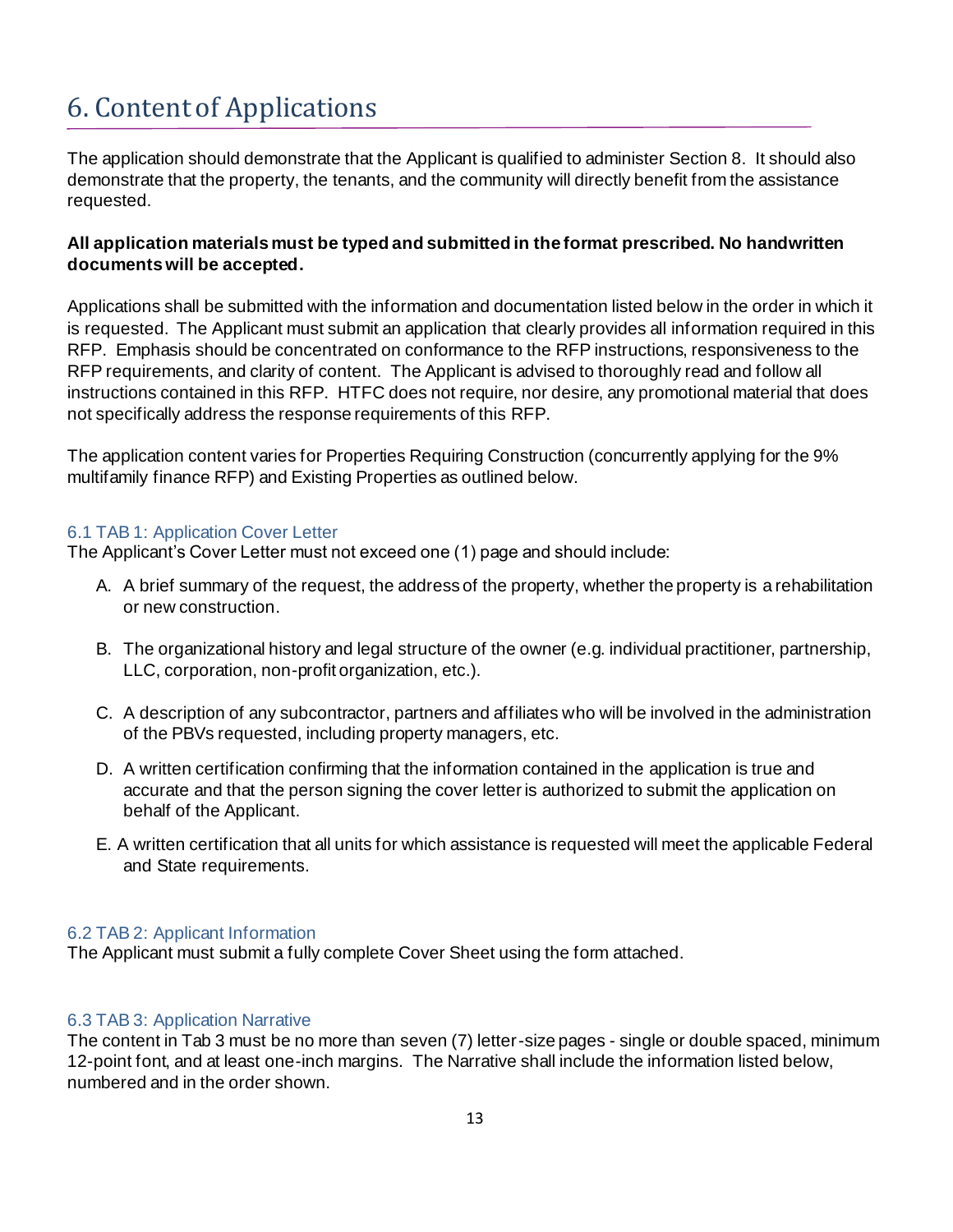# Management Experience & Past Performance

The Applicant will use this section to demonstrate their team is qualified, prepared, and ready to perform the tasks required in compliance with applicable regulations. Attach resumes for the parties in Tab 6.

- a. Number of properties currently owned that include PBVs.
- b. Number of years involved in management of properties with PBVs.
- c. Number of years and the number of properties owned or managed that include Section 8 Project Based Rental Assistance ("PBRA"), HUD 202, other project-based vouchers (please describe) or tenantbased Section 8.
- d. List any monitoring findings, either from HUD or HCR on this or any other properties owned or managed in the past 5 years.
- e. Are any of these findings currently unresolved? If so, please explain.
- f. Has this or any other property owned or managed ever had a PBV contract revoked or cancelled? If so, please explain.
- g. In the past 10 years, has this owner/agent had any fair housing complaints filed against them with any court, HUD, a State agency (such as the NYS Division of Human Rights), or a local or municipal government? If so, please use the following format to report:

| Date of complaint<br>and resolution date<br>(if applicable) | Name of<br>complainant | Outcome of<br>complaint | If complaint is open or required<br>settlement, please provide the nature<br>of the complaint and details of<br>settlement. |
|-------------------------------------------------------------|------------------------|-------------------------|-----------------------------------------------------------------------------------------------------------------------------|
|                                                             |                        |                         |                                                                                                                             |

#### Description of property/project

- a. A physical description of the property, including the current or anticipated number of buildings, nu mber of units in each building, stories, unit sizes, etc.
- b. For properties involving new construction or substantial rehabilitation, provide a timeline for when work will take place.
- c. For existing properties, the overall condition of the property, including a schedule of current capital needs and any current code violations; the Applicant must also provide the outcome of any recent building code inspection, Federal or State monitoring visit, HQS inspection, and/or any other inspection required by a Federal, State or private lender, investor or funding source.
- d. The current or anticipated target population served by the property, including current affordability requirements, a breakdown of income limits for all units, and any preferences and set asides. Attach the relevant language from your Tenant Selection Plan related to document any preferences in Tab 6.

#### Affordability

Describe all regulatory agreements and Federal, State, or local restrictions that are or will govern the operation of the property. This includes:

a. The financing history of the property, including a list of all development sources, the amounts received and terms, and the year the property was placed in service.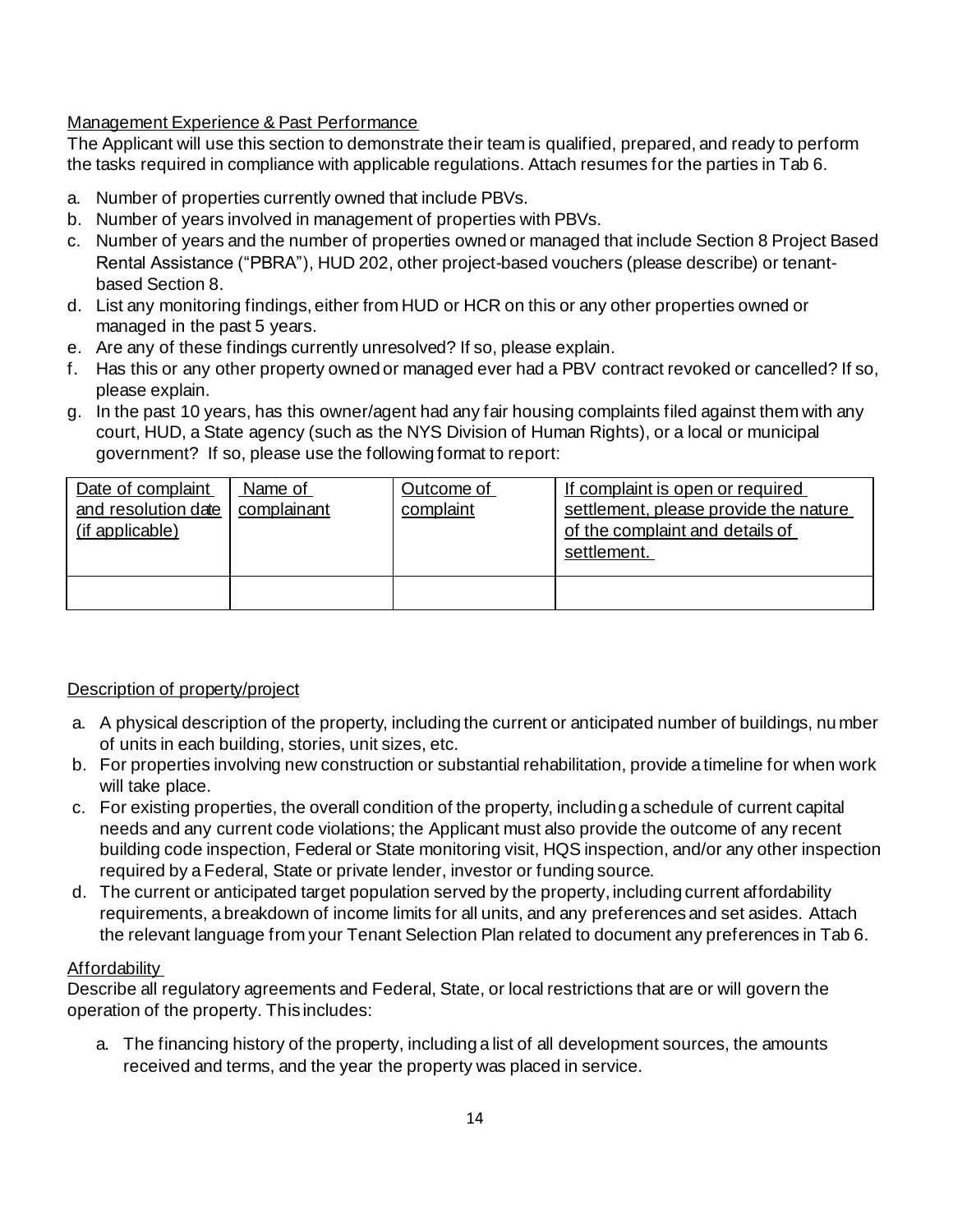- b. The terms of the current regulatory requirements of the property, including: 1. the expiration dates of any loan and/or regulatory agreements; and 2. how long the property is required to remain affordable.
- c. For properties in which a loan or regulatory agreement will expire within the next three years, describe: 1. what is the owner/agent's long-term plan to maintain affordability, reduce operating costs, and improve design, health, safety, quality of life, etc.; and 2. what entities the property owner or agent has approached to implement the plan and what financing is already committed or will be sought.
- d. A list of any current sources, besides tenant rent, that provide ongoing operating or rental assistance, and the units for which that assistance is tied.

#### Targeted Populations

e. Applicant must provide a statement as to whether the units requested will fall into one or more of the following categories:

> -The units will be targeted to house individuals or families that meet the definition of homeless under Section 103 of the McKinney-Vento Homeless Assistance Act (42 USC 11302)

-The units will be targeted to house families that are comprised of or include a veteran.

-The units are providing supportive housing to persons with disabilities or elderly persons as defined in 24 CFR 5.403.

-The units/property are located in a census tract with a poverty rate of 20 percent or less, as determined by the HUD Project Based Voucher Lookup Tool [\(https://www.huduser.gov/portal/maps/hcv/home.html](https://www.huduser.gov/portal/maps/hcv/home.html)).Provide screenshot of the map showing the census tract in Tab 6.

-Property will be designated for elderly households age 62+ (not considered supportive housing)

#### Market Conditions

- a. Describe market conditions at the property; for properties in Track 1, provide a Market Study in Tab 6. For properties in Tracks 2, a market study is not required for this RFP; however, if a market study has been conducted within the past 5 years, the Applicant may choose to attach relevant components in Tab 6.
- b. For existing properties, provide the annual vacancy rate for the past 5 years, the number of applicants on the current waiting list, and how many months applicants wait on average to be selected from the waiting list. Describe and quantify the overall need and demand for affordable units in the community. If applicants are selected from a shared waitlist such as through a Continuum of Care, please provide detailed information on applicant selection process for this property.
- c. Explain why the addition of PBV assistance is necessary to serve the property's target population, and how the assistance requested will directly improve the property's ability to meet a currently unmet local housing need.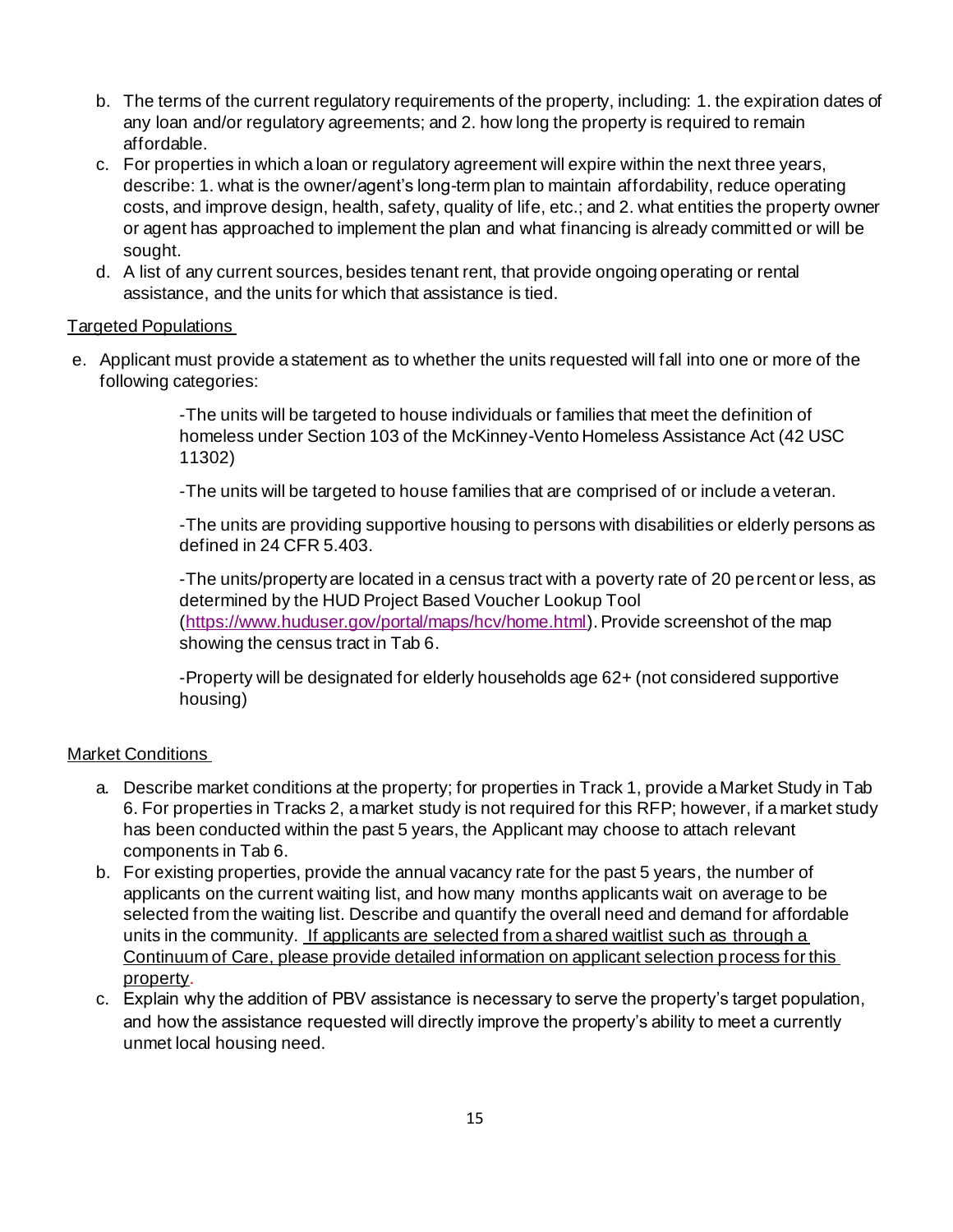- **d. Specifically explain how, why and to what extent the assistance requested will enable the property to serve a lower income population than the property would otherwise be capable of serving absent that assistance.**
- **e.** For existing properties, explain why PBV rental assistance was not part of previous financing for the property, and why it is necessary now. Explain what other steps have been taken to improve the operating economics of the property. For properties with debt service payments, has the property requested a refinancing or restructuring of the loan?
- f. Describe the marketing and outreach efforts for the property; if the property has a Fair Housing Marketing Plan, you may include relevant components in Tab 6.

### Community Involvement

The Applicant may demonstrate community involvement by providing evidence of either or both of the following as applicable (attach documentation in Tab 6):

- a. An ongoing supportive services agreement with a local human service or community-based organization.
- b. Property ownership or management participation by a local, not for profit community-based organization, including sponsorship of the project.

Please specify units which these agreements apply within the building and which, if any, will have a PBV placed on them if awarded.

#### <span id="page-15-0"></span>6.4 TAB 4: Operating Assessment

(See instructions below for tracks)

All Applicants should provide a one-page summary describing the financing details of the project, including each funding source. The details of any loans, including principle, interest rate, amortization, term, and any accrual, deferral, balloon, or forgiveness provisions should be explained. If a lender, grantor, or syndicator is imposing reserve or escrow requirements, details should be included in the narrative. In addition, each application must include the following attachments (attachments in **bold** require a specific form that will be posted with this RFP).

PBV rents cannot exceed a reasonable rent and/or 110% of the Fair Market Rent for the county where the property is located.

#### Track 1 Applications

- A. Applicants must submit either the HCR 9% RFP Underwriting Application or the HCR 4% RFP Underwriting Application. These forms are available on the HCR web site with the application materials for these two RFPs. It is anticipated that Applicants will submit the same underwriting application for both this RFP and for either the 9% or 4% RFP. <https://hcr.ny.gov/funding-opportunities>.
- B. Funding commitment letters (for any secured funds) Please indicate application status for any other funding being sought that is not being provided by HCR. Funding commitment documentation will be required for final PBV allocation.
- C. Tax Credit Allocation letter (if received)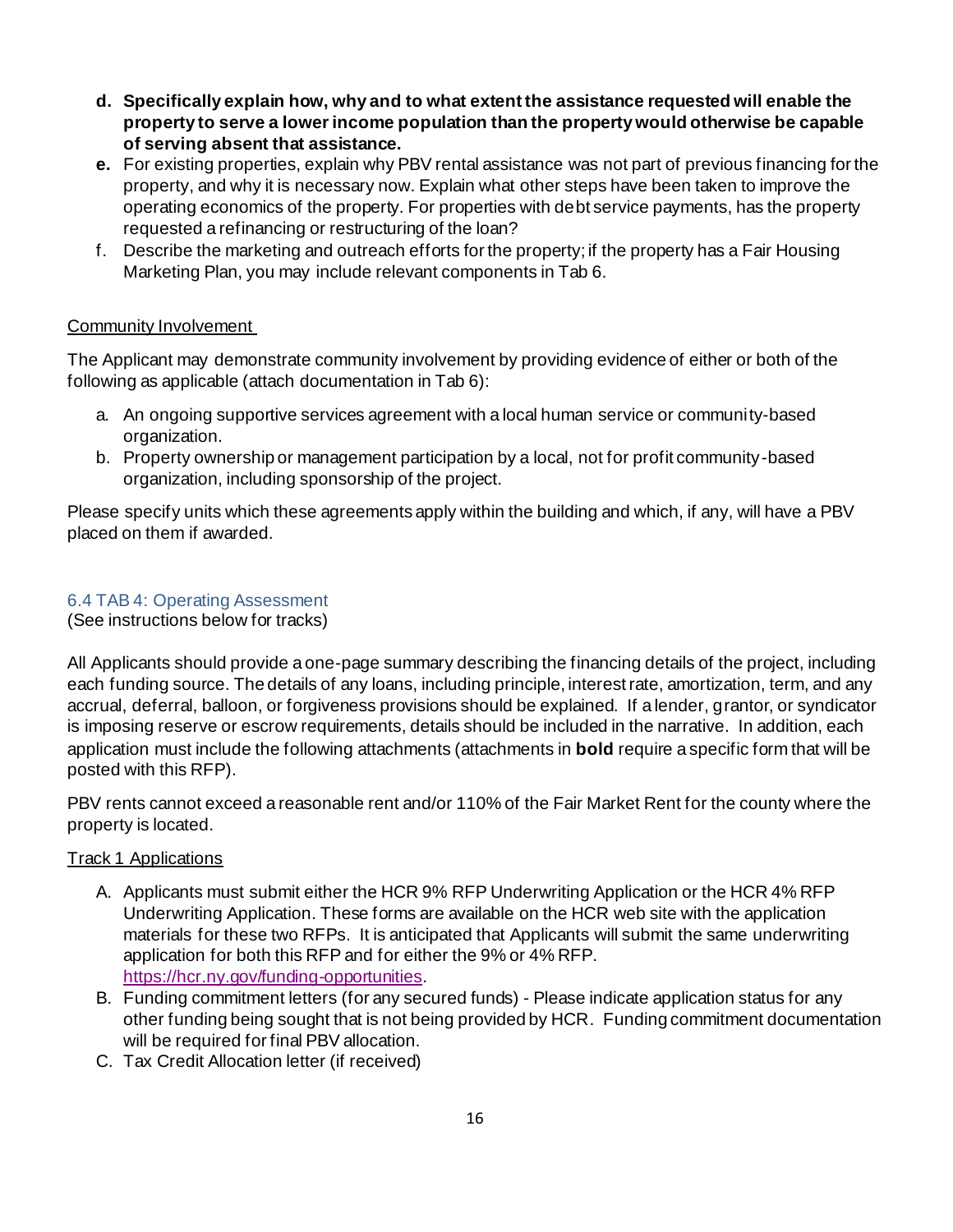D. Equity Contribution Schedule - If equity contributed to the project will be paid in installments over time, a schedule should be provided showing the amount and timing of planned contributions.

Track 2 Applications

A. **Existing Property Underwriting Application** – This will include projected rental, commercial, and miscellaneous income, vacancy loss, operating expenses, debt service, reserve contributions, and cash flow, with year 1 aligning with your last annual audit. Analysis must be projected over a 20 year period. The Debt Coverage Ratio and Cash Flow Percentage MUST be within listed standards or the property may be found ineligible.

# <span id="page-16-0"></span>6.5 TAB 5: Vendor Responsibility Questionnaire

(Required for Tracks 1, 2 and 3)

All parties listed in Tab 2, including the owner, sponsor, and property manager/agent, must complete either a for- [profit vendor responsibility questionnaire](http://www.nyshcr.org/AboutUs/Procurement/VenRep_For-Profit_Organzation_HCR.pdf) or [not-for-profit vendor responsibility questionnaire](http://www.nyshcr.org/AboutUs/Procurement/VenRep_Not-For-Profit_Organzation_HCR.pdf) and attach in Tab 5. Applicants should also include in Tab 5 all the certifications contained within Appendix II. A complete Tab 5 will include:

- 1. Vendor Responsibility Questionnaire(s)
- 2. Affirmation of Understanding and Agreement Pursuant to State Finance Law
- 3. Certification of Compliance State Finance Law

### <span id="page-16-1"></span>6.6 TAB 6: Attachments and Disclosures

(Required for Tracks 1, 2, and 3)

Any applicable attachments from the Applicant Information and Narrative should be included here. In addition, please provide the following:

# 6.6.1 Site Control (for Track 1 – taken from Tab B-4 of the Multifamily Finance RFP)

For a project to be considered eligible, all applicants must attach evidence of site control for all sites/buildings in the project. Any site control documentation that includes an offer and acceptance such as a contract of sale, option or lease, must be in the name of the Applicant, must be legally binding at the time of application, and must include the signatures of all required parties to be considered acceptable documentation of site control. Any deed restrictions or restrictions on use must be affirmatively declared at application submission. HCR reserves the right to object to any restrictions which may negatively impact agency statutes, rules, or regulations. **Any application that does not include proof of site control in one of the following forms may be deemed incomplete and will not be reviewed further.** Acceptable forms of site control, in order of preference, are:

- A deed evidencing ownership by the applicant  $\Box$
- A title report not more than 90 days old at the time of application submission showing that the  $\Box$ applicant holds title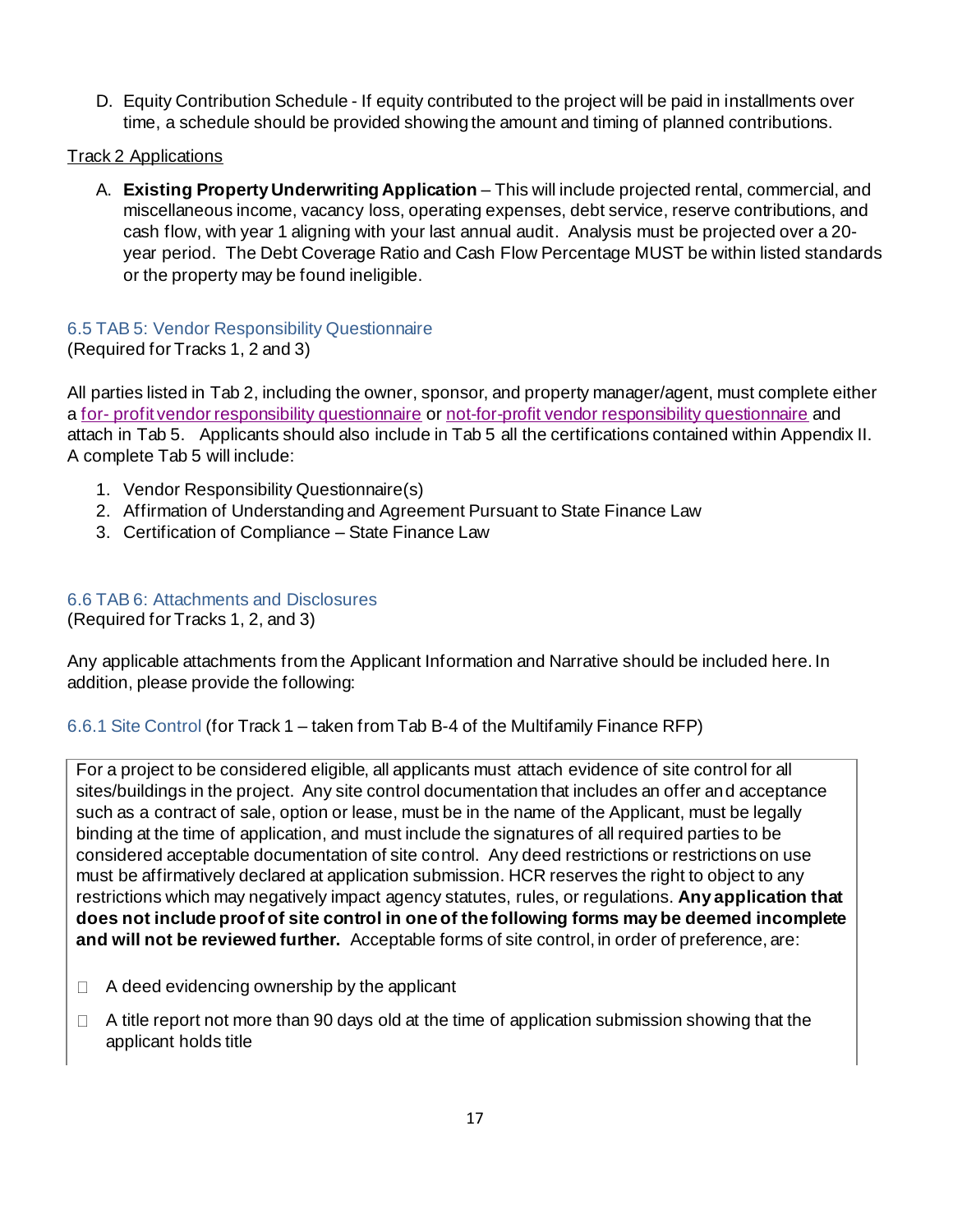- $\Box$  A signed contract of sale between the applicant and the property owner which describes the terms and conditions for the conveyance of the title at a designated price during a specific period which is renewable or with a term expiring no less than six months from the date of the application deadline for the funding round
- $\Box$  A signed option to purchase between the applicant and the property owner which is renewable or contains a term which continues the option to purchase for at least six months beyond the date of the funding round application deadline
- $\Box$  A local Land Disposition Agreement between the project municipality and the applicant
- $\Box$  A letter from a public agency offering the site(s) to the applicant under specified conditions within a timeframe that is consistent with the information provided in the proposed closing timeline (Tab C-1)
- A letter from the New York City Department of Housing Preservation & Development (NYC HPD) to the applicant which specifies an expiration date at least six months beyond the date of the application deadline for the funding round and which clearly matches the property(ies) identified in Tab C-2 and the project plans. (Please see the NYC HPD Site-Control Guidelines for more information regarding the use of HPD-owned sites)
- $\Box$  A signed lease with a term that is equal to the regulatory period for the applicable program(s) having the applicant as lessee.

For projects with multiple sites, executed site control documents must be included for each address as one attachment labeled as Tab C-3 (i.e., if there are multiple sites, all site control documents for the project must be uploaded as one PDF file). The attachment must include a summary cover sheet with all site addresses that match those listed in Tab C-2.

#### 6.6.2 Insurance

Attach evidence that the property is properly insured per its current or future regulatory agreement.

#### 6.6.3 Financial Capacity

Attach the property's most recent tax returns, or if available, audited financial Statements.

#### 6.6.4 Additional Certifications

#### None required

#### 6.6.5 Disclosures

Attach a separate letter from the applicant indicating whether the applicant or any of its subcontractors, partners or affiliates is required to make any of the disclosures listed below. If no disclosures are required, please provide a letter stating that there are no disclosures.

#### **Conflict of Interest**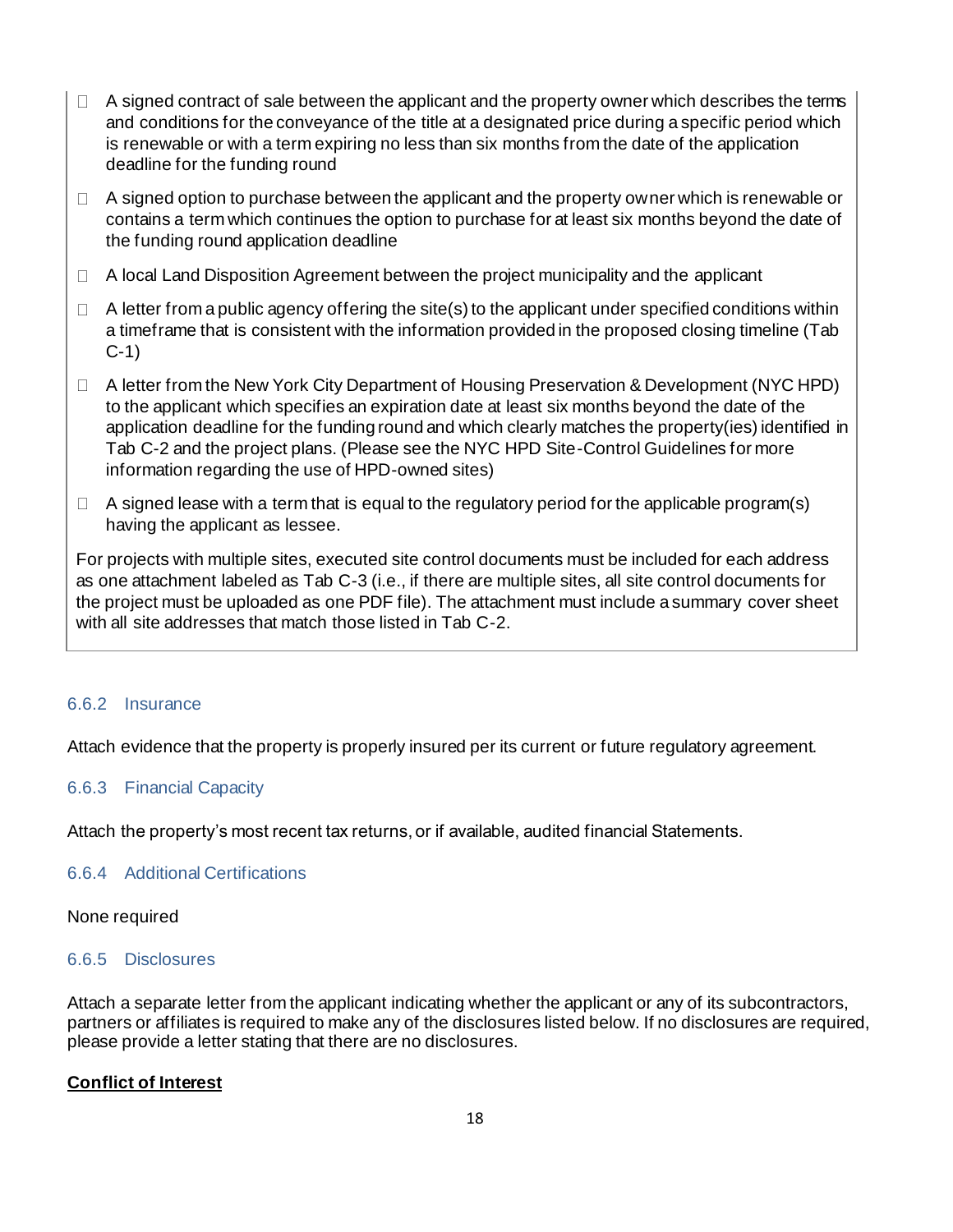Disclose any existing or contemplated relationship with any other person or entity, including relationships with any parent, subsidiary or affiliated firm, which would constitute an actual or potential conflict of interest or appearance of impropriety relating to other clients/customers of the Proposer, or former officers and employees of HTFC and its Affiliates, in connection with your rendering services enumerated in this RFP. If a conflict does or might exist, please describe how your firm would eliminate or prevent it. Indicate what procedures will be followed to detect, notify HTFC of, and resolve any such conflicts.

# **Other Disclosures**

The Applicant must disclose whether any of the individuals or entities listed in Tab 2 have been the subject of any adverse findings that may prevent HTFC from selecting Applicant. Such adverse findings may include, but are not limited to:

- investigation or disciplinary action by the New York State Commission on Public Integrity or its predecessor State entities (collectively, "**Commission**"), or a commission of public integrity in another State;
- negative findings from the NYS Inspector General, a Federal Inspector General, or from the U.S. Government Accountability Office, or from an Inspector General in another State;
- pending or unresolved legal action from the U.S. Attorney General or from an attorney general in NYS or another State;
- arson conviction or pending case;
- harassment conviction or pending case;
- local, NYS or other State, Federal or private mortgage arrears, default, or foreclosure proceedings;
- in rem foreclosure;
- tax liens or substantial tax arrears;
- fair housing violations, litigation, or administrative procedures currently underway or commenced within the last 10 years;
- defaults under any Federal, State, or locally sponsored program;
- a record of substantial building code violations or litigation against properties owned and/or managed by Applicant, or by any entity or individual that comprises Applicant;
- past or pending voluntary or involuntary bankruptcy proceeding;
- conviction for fraud, bribery, or grand larceny; and
- entity listed on the Federal or State excluded parties' lists.

The Applicant must include a brief description for any negative finding that indicates how the finding was resolved or whether it remains unresolved. HTFC reserves the right to terminate a contract or rescind an award in the event it determines that a proposer failed to properly disclose.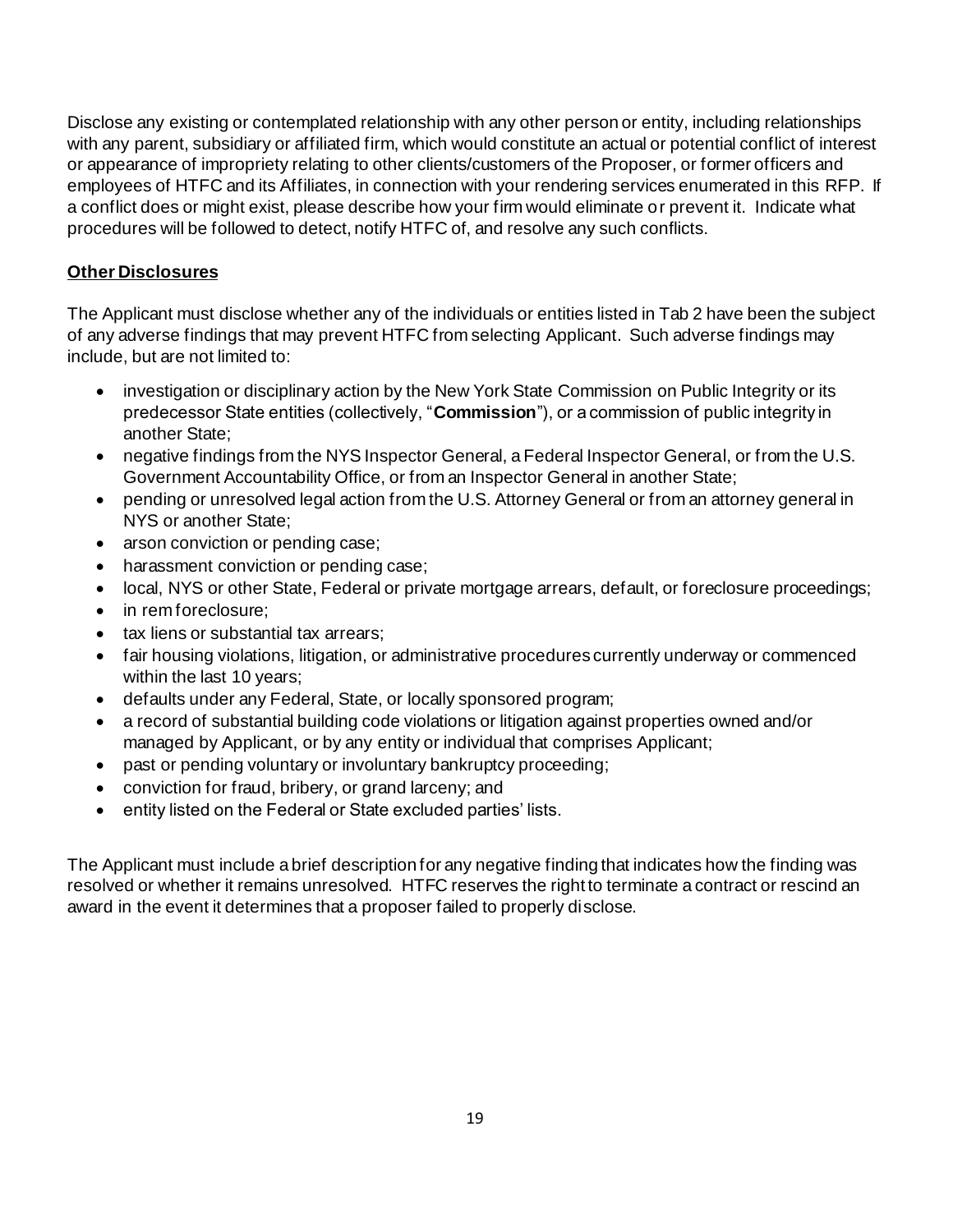# <span id="page-19-0"></span>7. Evaluation, Selection and Notification

# <span id="page-19-1"></span>7.1 Completeness Review

All applications submitted prior to the deadline will be reviewed to determine if they contain all required components specified in this RFP. Late applications will be rejected. For applications submitted on time but determined to be incomplete, applicants will be given one opportunity to submit the items missing within 3 business days. If the applicant fails to submit the missing items within the specified timeframe, that application will be rejected.

# <span id="page-19-2"></span>7.2 Application Scoring

Complete applications will be scored by a review committee. To be considered for funding, the property must, at minimum, demonstrate that:

1. It is eligible under the terms of this RFP and currently in compliance with all applicable Federal and State requirements, as well as the terms of any current regulatory agreements.

2. There is a need for the assistance requested, based on current cash flow, debt-coverage ratio and tenant population served.

3. The property meets the applicable physical standard.

In addition, applications in Tracks 1 and 2 will receive points based on the following, among other factors:

- 1. Management experience and past performance more points will be awarded for owners and managing agents with successful prior experience administering Section 8.
- 2. Locational advantages/need More points will be awarded to projects that currently meet a defined local or regional housing need, deconcentrate poverty, or contribute to a revitalization effort; Applicants who can demonstrate specifically how the assistance requested will allow the property to better serve a lower-income population that is currently unserved or underserved will receive the most points.
- 3. Market demand more points will be awarded based on the extent to which there is a clearly demonstrated demand for the units.
- 4. Readiness In existing properties: Units that are either vacant, or for which the owner has determined the current tenants are eligible for the assistance requested, will be scored higher. In properties needing construction: applications demonstrating readiness to begin construction will be scored higher.
- 5. Community involvement More points will be awarded for the degree of community involvement in the project, including the extent to which a community-based not-for-profit organization is part of the sponsorship or management, or has a supportive services agreement with the property.
- 6. Affordability Properties that currently have a long-term loan or regulatory agreement in place, or that have a plan to extend affordability will score higher.
- 7. PBV priorities Projects that fall into one of the following categories will receive additional points: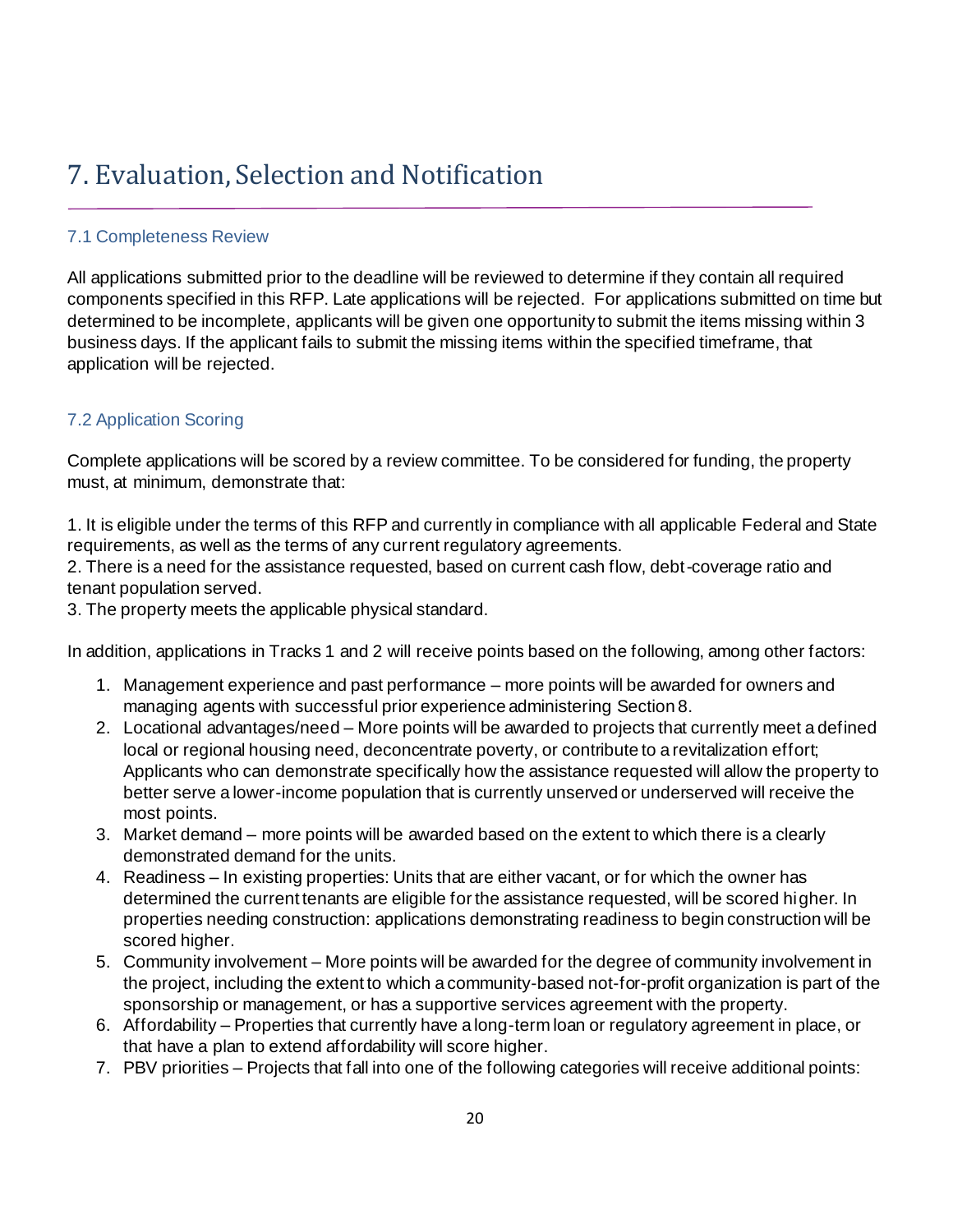-The units will be targeted to house individuals or families that meet the definition of homeless under Section 103 of the McKinney-Vento Homeless Assistance Act (42 USC 11302) -The units will be targeted to house families that are comprised of or include a veteran. -The units are providing supportive housing to persons with disabilities or elderly persons as defined in 24 CFR 5.403.

**HTFC reserves the right to reject any application in response to this RFP, regardless of its score, when HTFC discovers information that calls into question the responsibility of the Applicant or its subcontractors, partners, or affiliates.** 

#### <span id="page-20-0"></span>7.3 Due Diligence – Pre-Award

HTFC may at its discretion contact Applicants, either verbally or in writing, to obtain additional information or visit the property as necessary. Pre-Award due diligence may include but is not limited to:

- 1. Subsidy Layering Review or other financial analysis.
- 2. Federal Davis Bacon, Section 3, MWBE utilization and other compliance monitoring for properties engaging in moderate or significant rehabilitation that has been recently undertaken or will be undertaken.
- 3. Compliance monitoring as necessary for HOME, LIHTC or any other applicable source previously used to develop the property.
- 4. Background check/due diligence regarding the property, ownership, and principals.
- 5. Any other due diligence determined to be necessary by HTFC to comply with Federal and State requirements and/or to protect the State's investment.

# <span id="page-20-1"></span>7.4 Due Diligence – Post Award

Once a property is awarded PBVs, HTFC may need to perform additional due diligence prior to contract execution. HTFC reserves the right to rescind an award if it determines that a property is ineligible for funding under Federal or State regulations or the terms of this RFP. The length of time required for post award due diligence will vary based on the specific requirements of each property. Post Awar d Due Diligence may include but is not limited to:

# 7.4.1 Property Inspections

For PBV requests – The Applicant will certify at the time of application that all existing units for which assistance is requested meet HQS. After an award is made, HTFC will schedule an HQS inspection with the appropriate LA. HTFC reserves the right to eliminate specific units from an application that fail an inspection, or decline an application or rescind an award for an entire property, if it determines that failing items in one or more units, or in common areas, raise a significant concern for the property as a whole.

#### 7.4.2 Environmental Review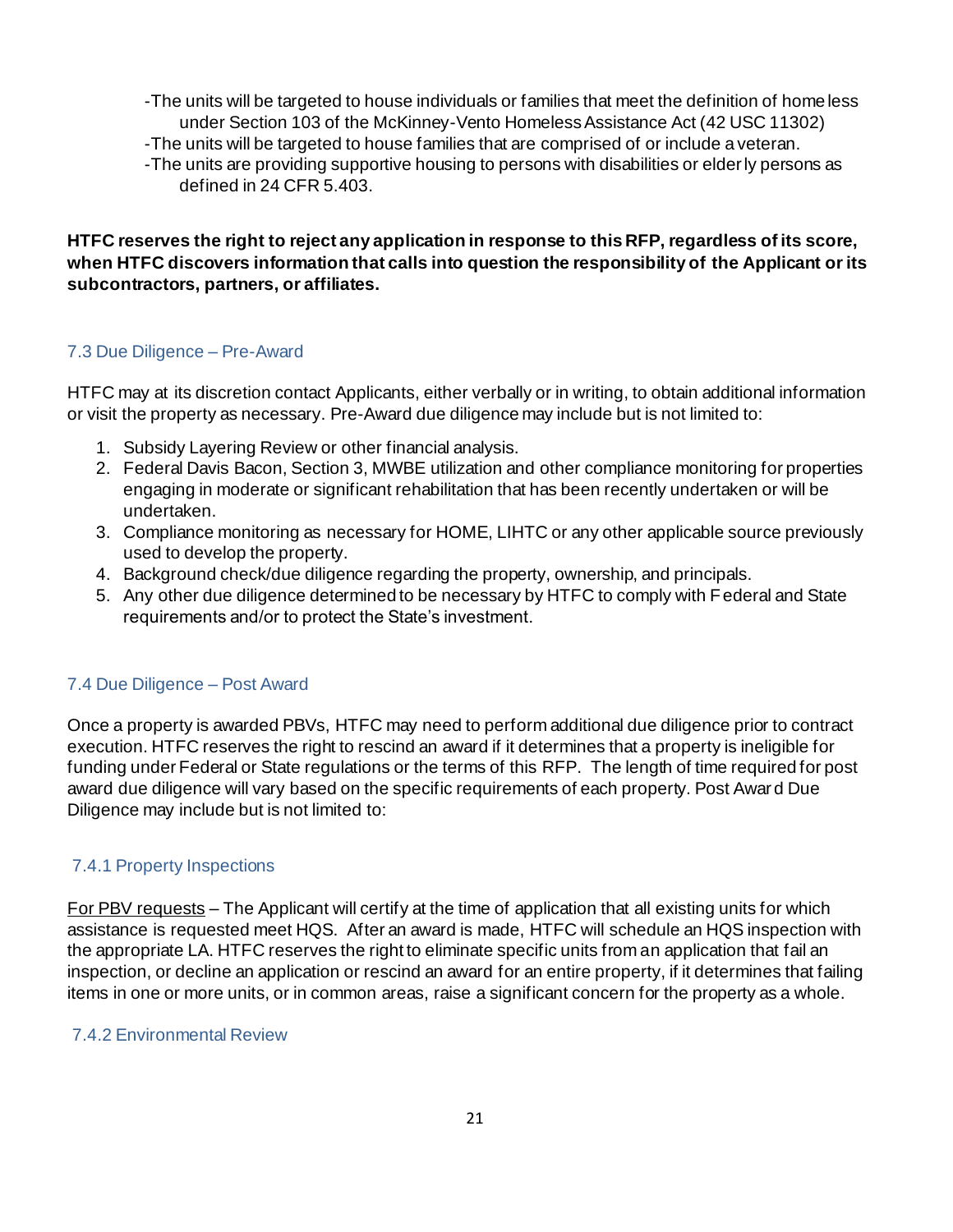All PBV awards will be subject to SEQRA and HUD's National Environmental Policy Act (NEPA) regulations at 24 CFR Part 58. On-going or foreseeable new construction or rehabilitation will trigger the need for determinations by HTFC that could require significant input and cooperation by the Applicant, including consultant and publication fees and at least a 90-day review time should be anticipated. **All on-going new construction or rehabilitation work must stop once the PBV application is made, until the environmental review is complete, or the PBVs will no longer be available to the project since the on-going work would constitute a choice-limiting action under 24 CFR 58.22.** Projects requiring maintenance, as determined by HCR, in accordance with HUD Guidance, or no project work, can be processed in significantly less time, but will require submittal of a Phase I Environmental Site Assessment (ESA) and resolution of any Recognized Environmental Conditions.

Additional reviews may be required to verify compliance with Federal or State requirements for Lead Based Paint, Asbestos, or other health and safety items as deemed necessary by HTFC.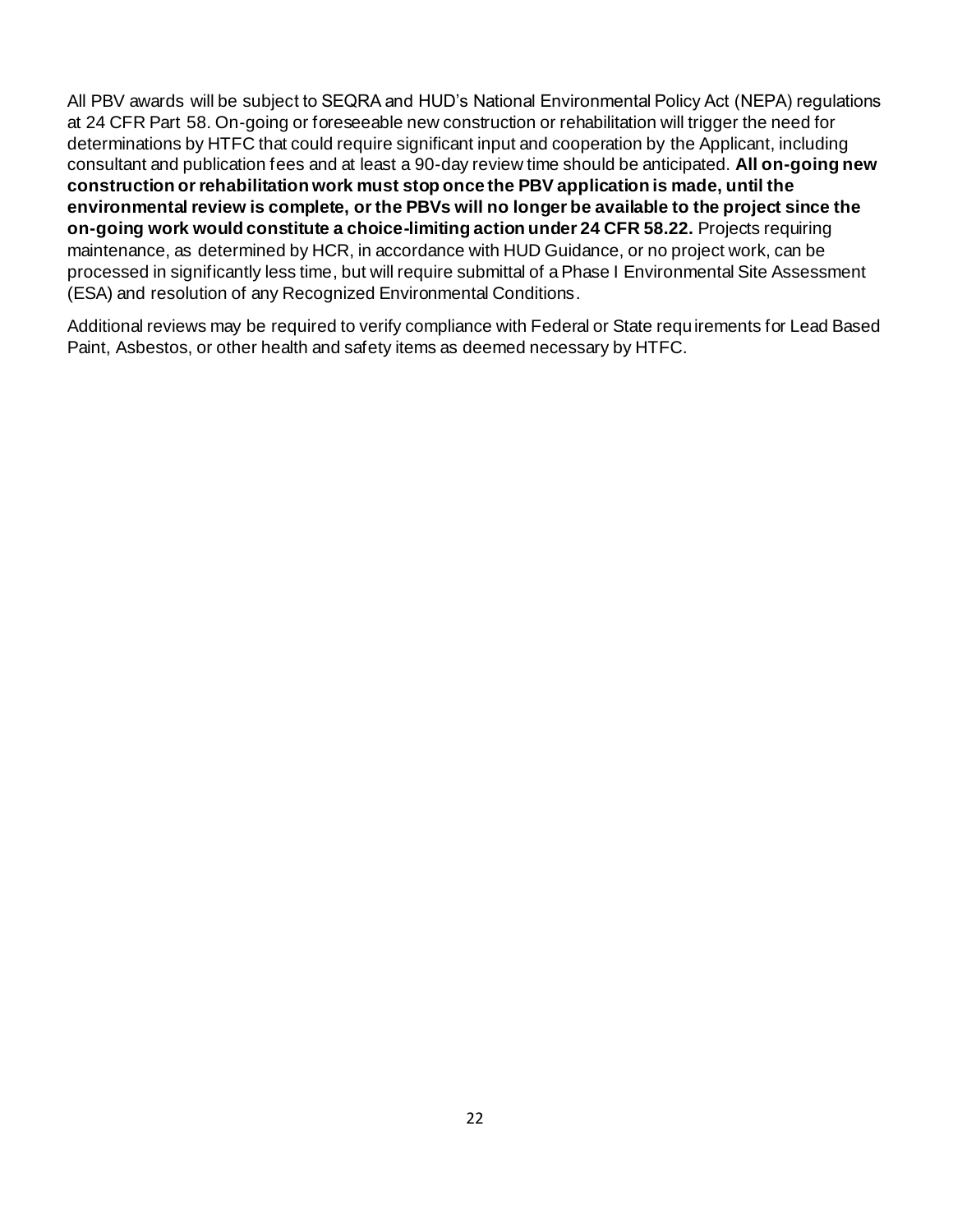#### <span id="page-22-0"></span>**Appendix I: Application Cover Sheet** *Attach this form as Tab 2 of your application.*

DATE OF APPLICATION: \_\_\_\_\_\_\_\_\_\_\_

# **THE PROPERTY REQUESTING SECTION 8 PBV ASSISTANCE:**

Property Name:

HCR Property Identification number (SHARS or other – Track 2): \_\_\_\_\_\_\_\_\_\_\_\_

Number of Units for which assistance is requested: \_\_\_\_\_\_\_\_\_\_\_\_

Total number of units in the property: \_\_\_\_\_\_\_\_\_\_\_\_

Proposal Track: □Track 1 □Track 2

PBV units requested with contract/gross rent expected:

|                   | # $PBVs$<br>requested | Contract<br>Rent | <b>Gross Rent</b> |
|-------------------|-----------------------|------------------|-------------------|
| Efficiency/Studio |                       |                  |                   |
| One Bedroom       |                       |                  |                   |
| Two Bedroom       |                       |                  |                   |
| Three Bedroom     |                       |                  |                   |
| Four Bedroom      |                       |                  |                   |
| $Five + Bedroom$  |                       |                  |                   |

Will assisted units fall into any of the categories listed below? (check all that apply):

 $\Box$  Preference is given to homeless individuals or families that meet the definition of homeless under section 103 of the McKinney-Vento Homeless Assistance Act

 $\Box$  Preference is given to households that are comprised of or include a veteran

 $\Box$  The units provide supportive housing to persons with disabilities or elderly persons

Population to be served:

List supportive services provided/to be provided: \_\_\_\_\_\_\_\_\_\_\_\_\_\_\_\_\_\_\_\_\_\_\_\_\_\_\_\_\_\_

 $\Box$  The property is in a census tract with a poverty rate of 20% or less

 $\Box$  The property is for elderly households aged 62 and older with no support services offered

Property Address:

\_\_\_\_\_\_\_\_\_\_\_\_\_\_\_\_\_\_\_\_\_\_\_\_\_\_\_\_\_\_\_\_

\_\_\_\_\_\_\_\_\_\_\_\_\_\_\_\_\_\_\_\_\_\_\_\_\_\_\_\_\_\_\_\_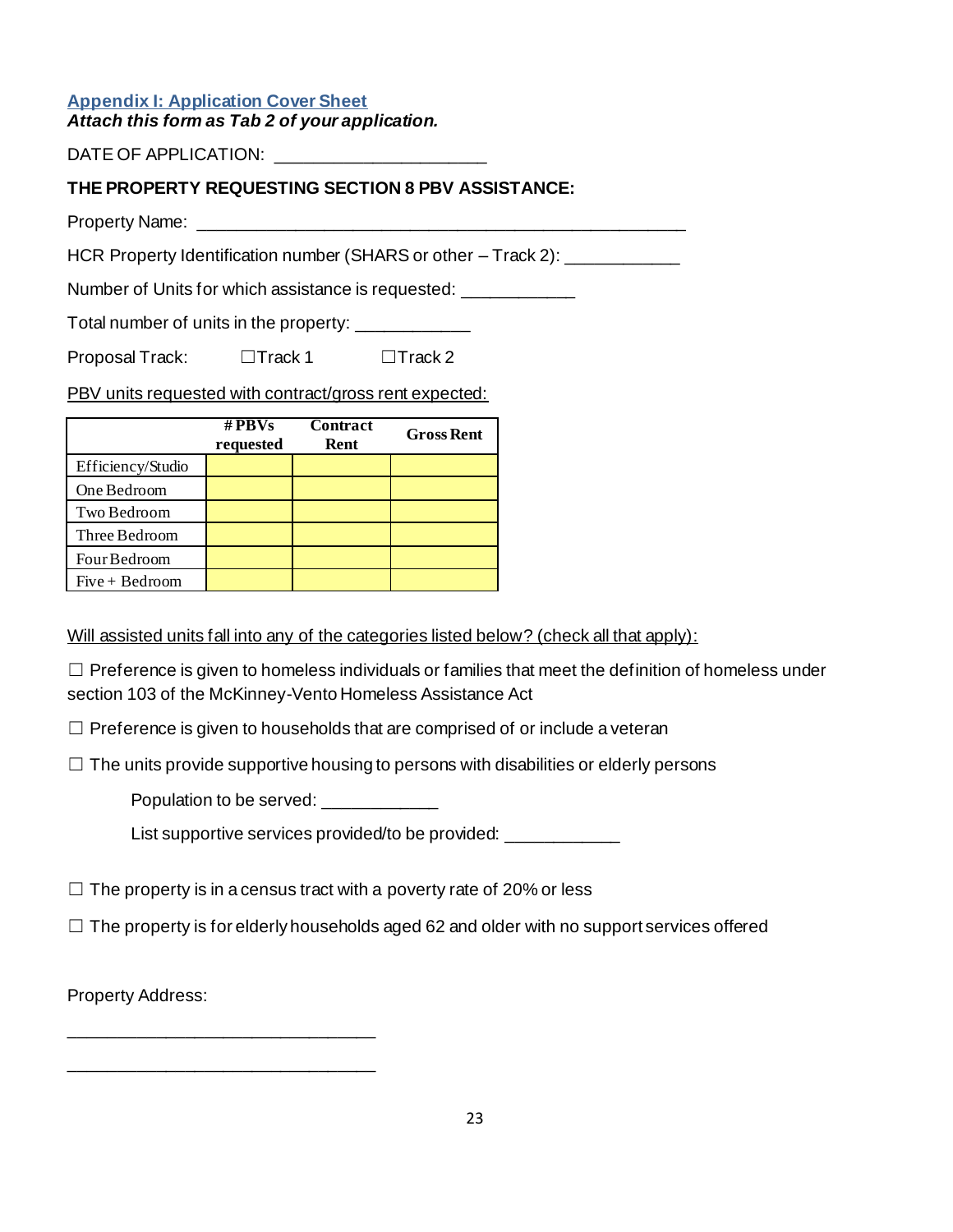| Census Tract #: |  |
|-----------------|--|
|-----------------|--|

County:

Is this a low-income Census Tract? ☐Yes☐No

| State Senator representing property: | District # |
|--------------------------------------|------------|
| State Assembly member                | District # |
| U.S. Congressional Rep.              | District # |

# **GENERAL INFORMATION ON PROPERTY OWNER/SPONSOR:**

Legal Name of Firm:

Firm's Mailing Address:

Firm's Website: \_\_\_\_\_\_\_\_\_\_\_\_\_\_\_\_\_\_\_\_\_\_\_\_\_\_\_\_\_\_\_\_\_\_\_\_\_\_\_\_\_\_\_\_\_\_\_\_\_\_\_\_\_\_\_\_\_\_

\_\_\_\_\_\_\_\_\_\_\_\_\_\_\_\_\_\_\_\_\_\_\_\_\_\_\_\_\_\_\_\_\_\_\_\_\_\_\_\_\_\_\_\_\_\_\_\_\_\_\_\_\_\_\_\_\_\_\_\_\_\_\_\_\_\_\_\_\_\_\_

\_\_\_\_\_\_\_\_\_\_\_\_\_\_\_\_\_\_\_\_\_\_\_\_\_\_\_\_\_\_\_\_\_\_\_\_\_\_\_\_\_\_\_\_\_\_\_\_\_\_\_\_\_\_\_\_\_\_\_\_\_\_\_\_\_\_\_\_\_\_\_

Firm's Main Telephone Number (including area code): \_\_\_\_\_\_\_\_\_\_\_\_\_\_\_\_\_\_\_\_\_\_\_\_\_\_\_\_

Federal Tax ID Number: \_\_\_\_\_\_\_\_\_\_\_\_\_\_\_\_\_\_\_\_\_\_\_\_\_

# **MAIN CONTACT FOR INFORMATION REGARDING THIS APPLICATION:**

Please list the individual who prepared *this application*:

| Title: __________________________________Company: ______________________________ |  |
|----------------------------------------------------------------------------------|--|
|                                                                                  |  |
| Telephone Number (including area code): ___________________________              |  |
|                                                                                  |  |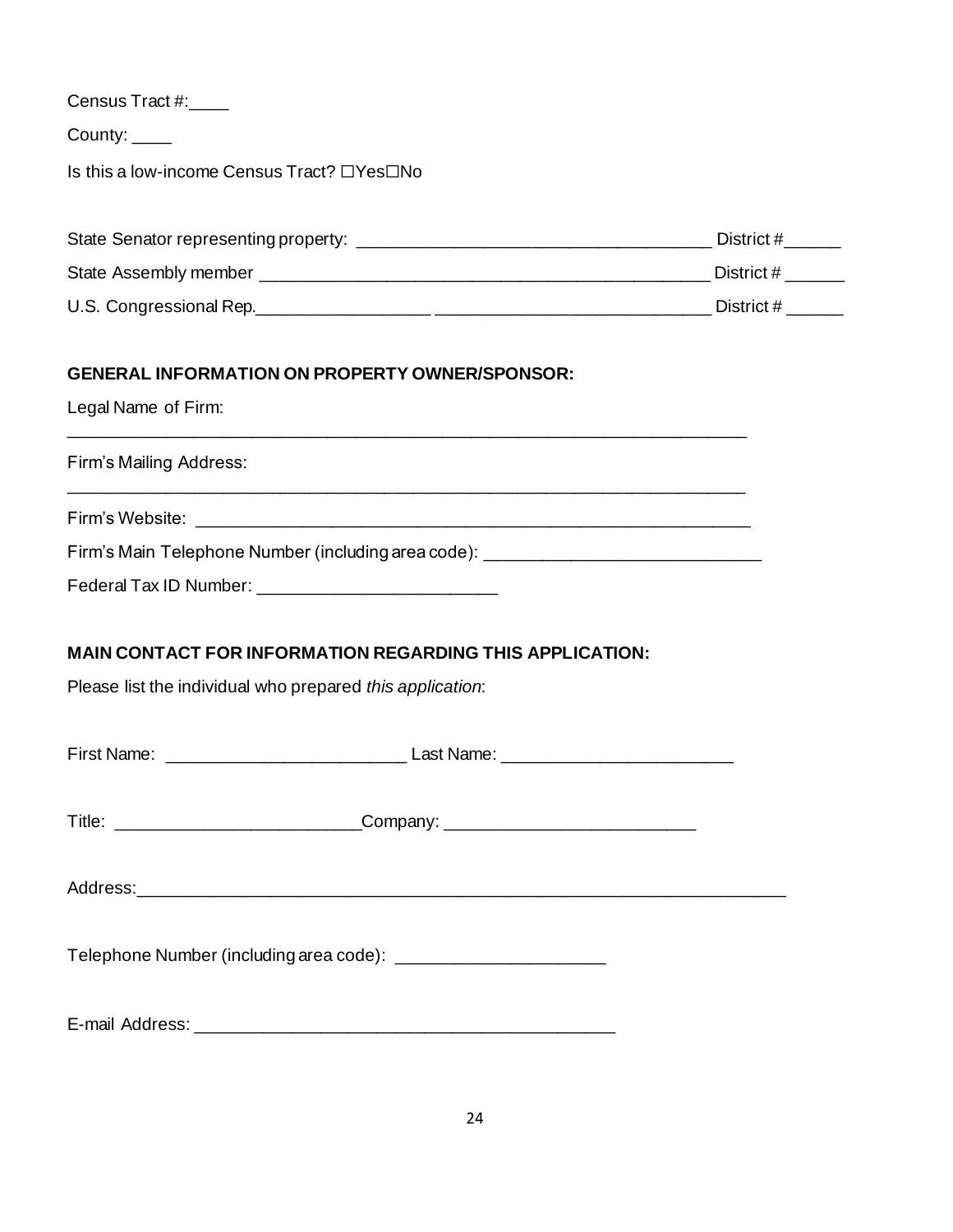### **PROPERTY OWNER/SPONSOR CONTACT:**

Please list the chief executive for the sponsor, the developer and/or the ownership entity for this property (add additional sheets if necessary):

|          | _Company: _______________________________                           |  |
|----------|---------------------------------------------------------------------|--|
| Address: |                                                                     |  |
|          | Telephone Number (including area code): ___________________________ |  |

# **PROPERTY MANAGER/ AGENT/ ON-SITE CONTACT:**

Please list the property management agent who will oversee rental assistance for this property (*if different from the entity listed above):* 

| Address: |                                                                    |  |
|----------|--------------------------------------------------------------------|--|
|          | Telephone Number (including area code): __________________________ |  |